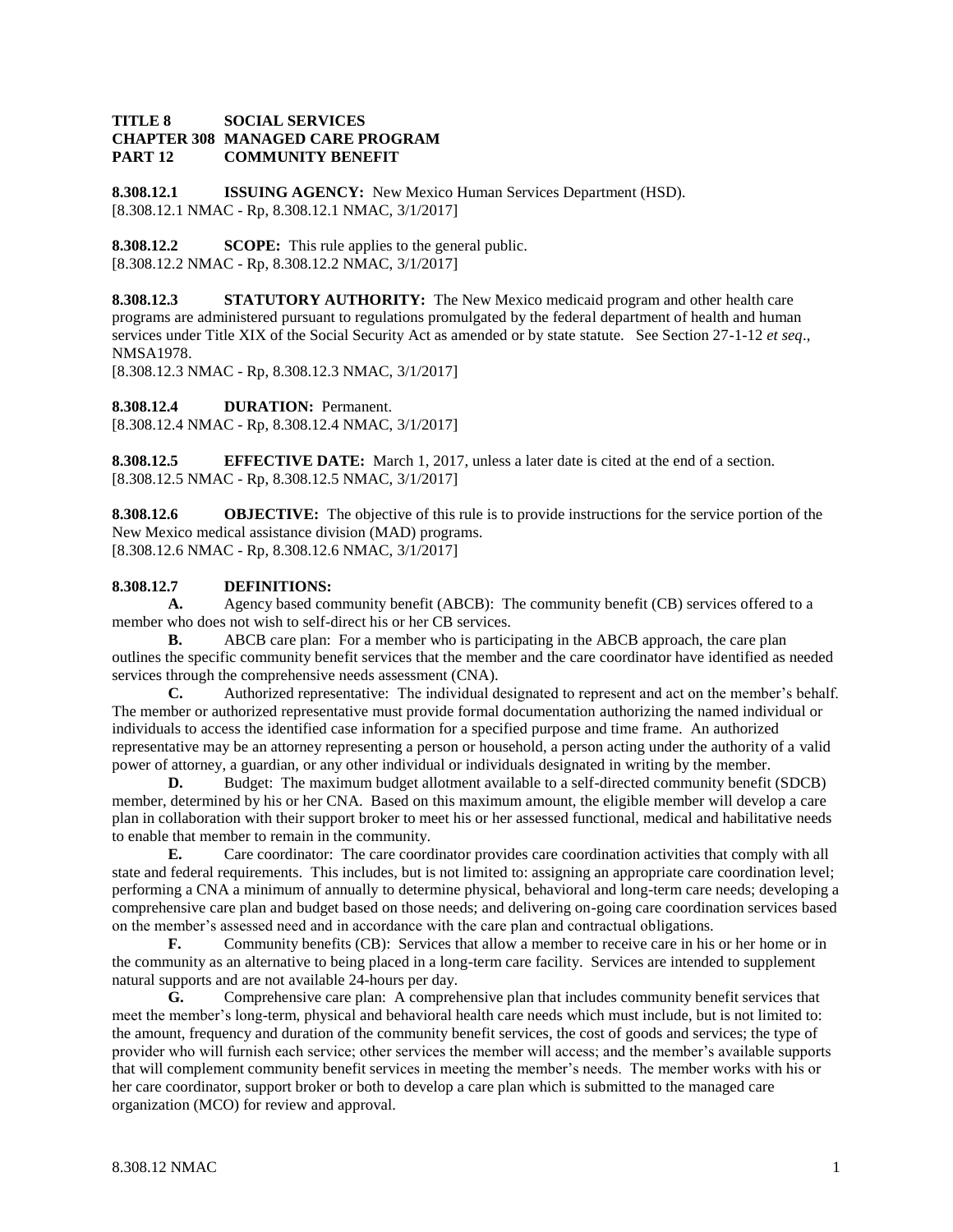**H.** Comprehensive needs assessment (CNA): The comprehensive needs assessment will be conducted in person, in the member's primary place of residence, by the MCO care coordinator for a member who is assigned a care coordination level of two or three. The CNA will assess the physical health, behavioral health, and long-term care needs; identify potential risks and provide social and cultural information. The results of the CNA will be used to create the care plan which is based on the member's assessed needs.

**I.** Electronic Visit Verification (EVV): A telephone and computer based system that electronically verifies the occurrence of service visits and documents the precise time the service begins and ends.

[**I.] J.** Eligible member: A medical assistance programs (MAP) enrolled MCO member who meets a specific level of care (LOC) and who selects to receive his or her MCO community benefits either through the ABCB or the self-directed community benefit (SDCB) approach. The eligible member must continue to meet a specific LOC and financial eligibility to continue accessing his or her MCO community benefits.

**[J.] K.** Employer of record (EOR): The employer of record is the individual responsible for directing the work of the member's SDCB employees, including recruiting, hiring, managing and terminating all employees. The EOR tracks expenditures for employee payroll, goods, and services. The EOR authorizes the payment of timesheets by the financial management agency (FMA). A member through the use of the EOR self-assessment instrument is either deemed able to be his or her own EOR or the member must assign the EOR duties to another eligible individual meeting specific EOR qualifications. A member who is a minor or a member who has a plenary or limited guardianship or conservatorship over financial matters in place is not able to be his or her own EOR. If the recipient is his or her own EOR and delegates any EOR responsibilities through a power of attorney (POA) or other legal instrument, the delegate must be the designated EOR. A POA or other legal instrument shall not be used to assign the responsibilities of an EOR, in part or in full, to another individual and shall not be used to circumvent the requirements of the EOR as designated in this rule.

[**K.] L.** Financial management agency (FMA): An entity that contracts with a HSD MCO to provide the fiscal administration functions for members participating in the SDCB approach.

**[L.] M.** Individual Plan of Care (IPoC): The plan for the provision of an ABCB member's personal care services. The plan is developed by the personal care services (PCS) agency and approved by the member's MCO.

[**M.] N.** Legally responsible individual (LRI): A legally responsible individual is any person who has a duty under state law to care for another person. This category typically includes: the parent (biological, legal, or adoptive) of a minor child; the guardian of a minor child who must provide care to the child; or a spouse.

[**N.] O.** Nursing Facility level of care (NF LOC): The member's functional level is such that (2) two or more activities of daily living (ADLs) cannot be accomplished without consistent, ongoing, daily provision, of some or all of the following levels of service: skilled, intermediate or assistance. A member must meet the NF LOC to be eligible for community benefit services.

[**O.] P.** Self-directed community benefit (SDCB): The CB services offered to a member who is able to and who chooses to self-direct his or her CB services.

[**P.] Q.** SDCB care plan: For a member who selected the SDCB approach, the care plan includes the services that the member and the support broker have identified through the CNA that will be purchased with the member's budget.

[**Q.] R.** Support broker: The function of the support broker is to directly assist the member in implementing the care plan and budget to ensure access to SDCB services and supports and to enhance success with self-direction. The support broker's primary function is to assist the member with employer or vendor related functions and other aspects of implementing his or her care plan and budget. [8.308.12.7 NMAC - Rp, 8.308.12.7 NMAC, 3/1/2017; A, xx/xx/xxxx]

#### **8.308.12.8 [RESERVED]**

[8.308.12.8 NMAC - Rp, 8.308.12.8 NMAC, 3/1/2017]

**8.308.12.9 MANAGED CARE COMMUNITY BENEFIT OPTIONS:** A MCO member, meeting a specific LOC, can select the approach to receiving his or her community benefit services. The MCO offers two approaches to the delivery of these services: agency based (ABCB) or self-directed (SDCB). The MCO shall use the nursing facility (NF) LOC criteria for determining medical eligibility for community benefits. [8.308.12.9 NMAC - Rp, 8.308.12.9 NMAC, 3/1/2017]

**8.308.12.10 AGENCY BASED COMMUNITY BENEFIT (ABCB):** The MCOs shall offer the ABCB approach to its members who meet[s]the NF LOC and are determined through a CNA or reassessment to need MCO CB services. Although a member's assessment for the amount and types of services may vary, ABCB services are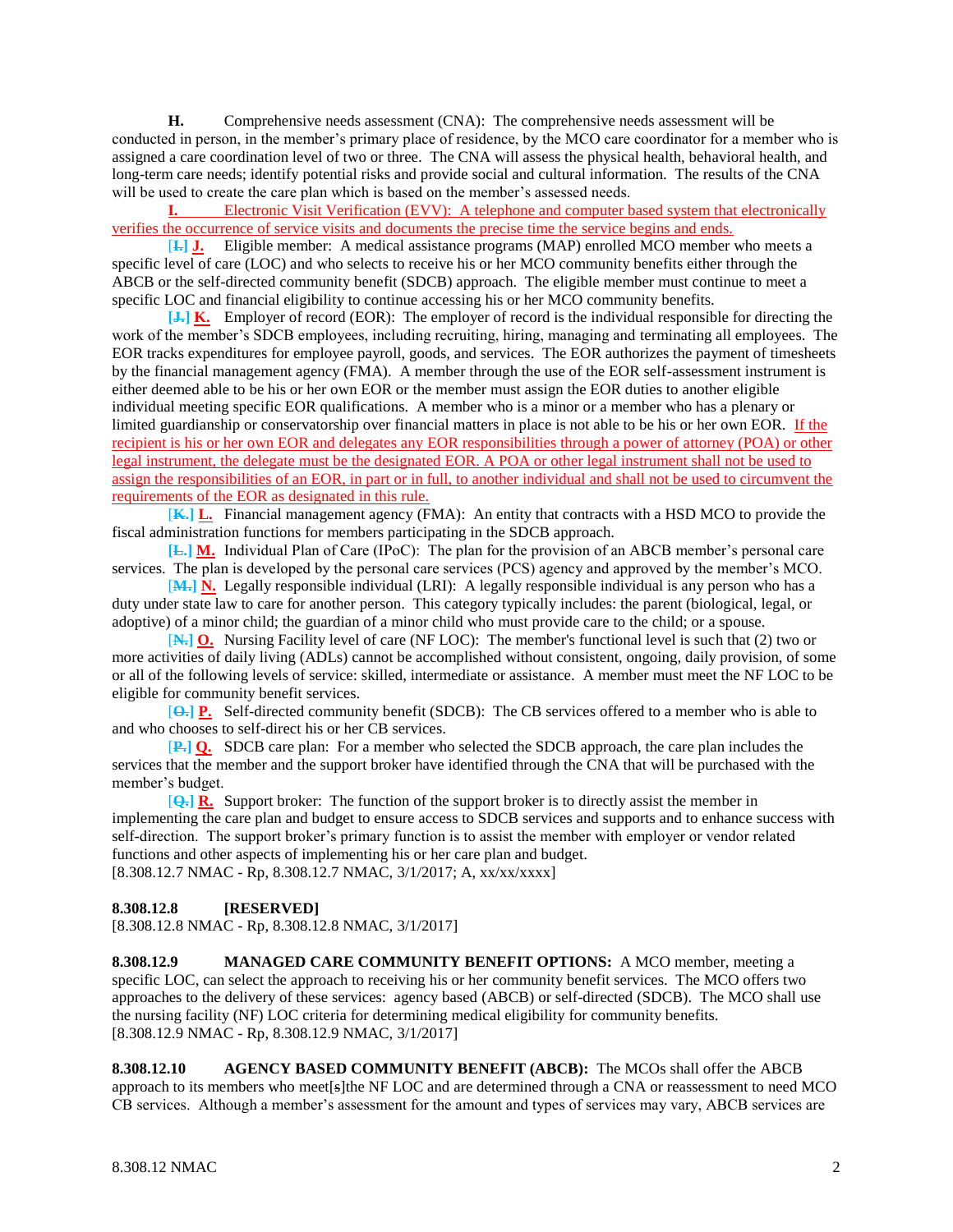not provided 24 hours per day. A member has the option of choosing the ABCB or the SDCB approach. A member cannot participate in both community benefit approaches concurrently. [8.308.12.10 NMAC - Rp, 8.308.12.10 NMAC, 3/1/2017]

**8.308.12.11 ELIGIBLE ABCB PROVIDERS:** All ABCB agencies must apply and be approved to be a MAD provider and must then contract with any or all approved MCOs. A complete listing of all CB provider qualifications and responsibilities are detailed in the MAD MCO policy manual. ABCB providers must meet all Federal requirements for home and community based providers. [8.308.12.11 NMAC - Rp, 8.308.12.11 NMAC, 3/1/2017]

**8.308.12.12 ELIGIBLE ABCB MEMBERS:** A member must meet NF LOC and be determined through a CNA or reassessment to need MCO CB services.

[8.308.12.12 NMAC - Rp, 8.308.12.12 NMAC, 3/1/2017]

# **8.308.12.13 COVERED SERVICES IN AGENCY BASED COMMUNITY BENEFIT (ABCB):**

**A.** Adult day health: adult day health services provide structured therapeutic, social and rehabilitative services designed to meet the specific needs and interests of a member that are incorporated into the member's care plan.

**(1)** Adult day health services are provided by a licensed community-based adult day-care facility that offers health and social services to assist a member to achieve his or her optimal functioning.

**(2)** Private duty nursing services and skilled maintenance therapies (physical, occupational and speech) may be provided within the adult day health setting and in conjunction with adult day health services but are reimbursed separately from adult day health services.

**(3)** Adult day health settings must be integrated and support full access of individuals receiving medicaid home and community-based services (HCBS) to the greater community, engage in community life, control personal resources, and receive services in the community, to the same degree of access as individuals not receiving medicaid HCBS.

**B.** Assisted living is a residential service that provides a homelike environment, which may be in a group setting, with individualized services designed to respond to the member's needs as identified and incorporated in the care plan.

**(1)** Core services are a broad range of activities of daily living (ADL) including: personal support services (homemaker, chore, attendant services, meal preparation); companion services; medication oversight (to the extent permitted under state law); 24-hour on-site response capability:

**(a)** to meet scheduled or unpredictable member's needs; and

**(b)** to provide supervision, safety, and security.

**(2)** Services include social and recreational programming. Coverage does not include 24 hour skilled care or supervision or the cost of room or board. Nursing and skilled therapy services are incidental, rather than integral to, the provision of assisted living services. Services provided by third parties must be coordinated with the assisted living provider.

**(3)** Assisted living settings must be integrated and support full access of individuals receiving Medicaid home and community-based services (HCBS) to the greater community, engage in community life, control personal resources, and receive services in the community, to the same degree of access as individuals not receiving medicaid HCBS.

**(4)** Assisted living settings must meet CMS requirements for residential settings as outlined in the MAD MCO policy manual.<br> **C.** Behavior support

**C.** Behavior support consultation is the provision of assessment, treatment, evaluation and follow-up services to assist the member, his or her parents, family, and primary caregivers with coping skills which promote maintaining the member in a home environment.

**(1)** Behavior support consultation:

**(a)** informs and guides the member's paid and unpaid caregivers about the services and supports that relate to the member's medical and behavioral health condition;

**(b)** identifies support strategies for a member that ameliorate contributing factors with the intention of enhancing functional capacities, adding to the provider's competency to predict, prevent and respond to interfering behavior and potentially reducing interfering behavior;

**(c)** supports effective implementation based on a member's functional assessment;

**(d)** collaborates with medical and ancillary therapists to promote coherent and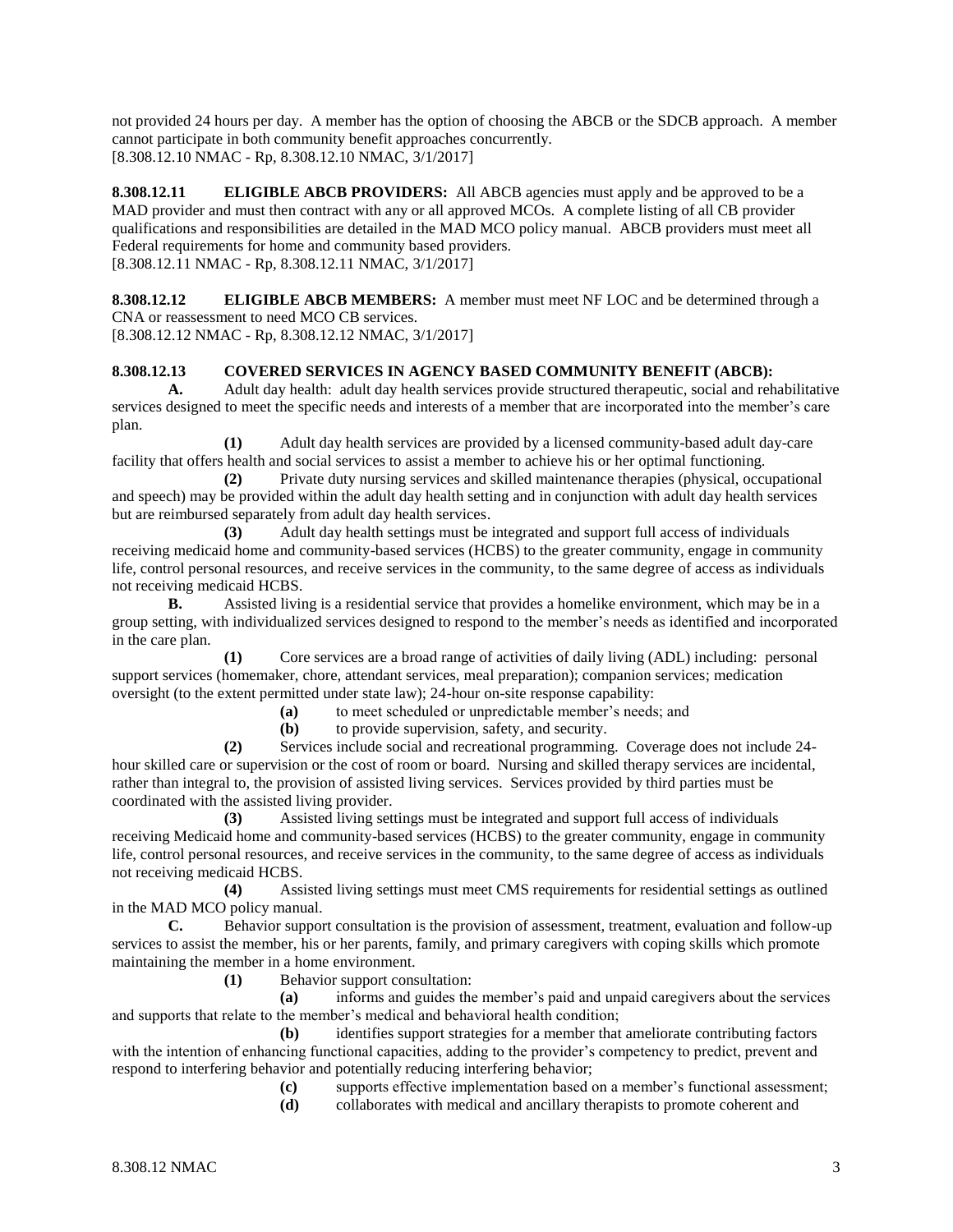coordinated services addressing behavioral issues and to limit the need for psychotherapeutic medications; and

**(e)** monitors and adapts support strategies based on the response of the member and his or her services and supports providers.

**(2)** Based on the member's care plan, services are delivered in an integrated, natural setting or in a clinical setting.

**D.** Community transition services are non-recurring set-up expenses for a member who is transitioning from an institutional or another provider-operated living arrangement (excluding assisted living) to a living arrangement in a private residence where the member is directly responsible for his or her own living expenses.

**(1)** Allowable expenses are those necessary to enable the member to establish a basic household that does not constitute room and board and may include:

**(a)** security deposits that are required to obtain a lease on an apartment or home;

**(b)** essential household furnishings required to occupy and use a community domicile, including furniture, window coverings, food preparation items, and bed and bath linens;

**(c)** set-up fees or deposits for utility or service access, including telephone, electricity, heating and water;

**(d)** services necessary for the member's health and safety, such as, but not limited to, pest eradication and one-time cleaning prior to occupancy; [and]

**(e)** moving expenses; and

**(f)** security deposit for an assisted living facility placement up to \$500.

**(2)** Community transition services do not include monthly rental or mortgage expenses, food, regular utility charges, household appliances, or items that are intended for purely diversional or recreational purposes.

**(3)** Community transition services are limited to three thousand five hundred dollars (\$3500) per member every five years. In order to be eligible for this service, the member must have a NF stay of at least 90 consecutive days prior to transition to the community.

**E.** Emergency response services provide an electronic device that enables a member to secure help in an emergency at his or her home, avoiding institutionalization. The member may also wear a portable "help" button to allow for mobility. The system is connected to the member's phone and programmed to signal a response center when the "help" button is activated. The response center is staffed by trained professionals. Emergency response services include: testing and maintaining equipment; training the member, his or her caregivers and first responders on use of the equipment; 24-hour monitoring for alarms; checking systems monthly or more frequently (if warranted by electrical outages, severe weather, etc.); and reporting member emergencies and changes in the member's condition that may affect service delivery.

**F.** Employment supports include job development, job seeking and job coaching supports after available vocational rehabilitation supports have been exhausted.

- **(1)** The job coach provides:
	- **(a)** training, skill development;

**(b)** employer consultation that a member may require while learning to perform specific work tasks on the job;

- **(c)** co-worker training;
- **(d)** job site analysis;
- **(e)** situational and vocational assessments and profiles;
- **(f)** education of the member and co-workers on rights and responsibilities; and
- **(g)** benefits counseling. The service must be tied to a specific goal in the member's

care plan.

**(2)** Job development is a service provided to a member by skilled staff. The service has five

components:

- **(a)** job identification and development activities;
- **(b)** employer negotiations;
- **(c)** job restructuring;
- **(d)** job sampling; and
- **(e)** job placement.

**(3)** Employment supports are provided by staff at current or potential work sites. When supported employment services are provided at a work site where persons without disabilities are employed, payment is made only for the adaptations, supervision and training required by the member receiving services as a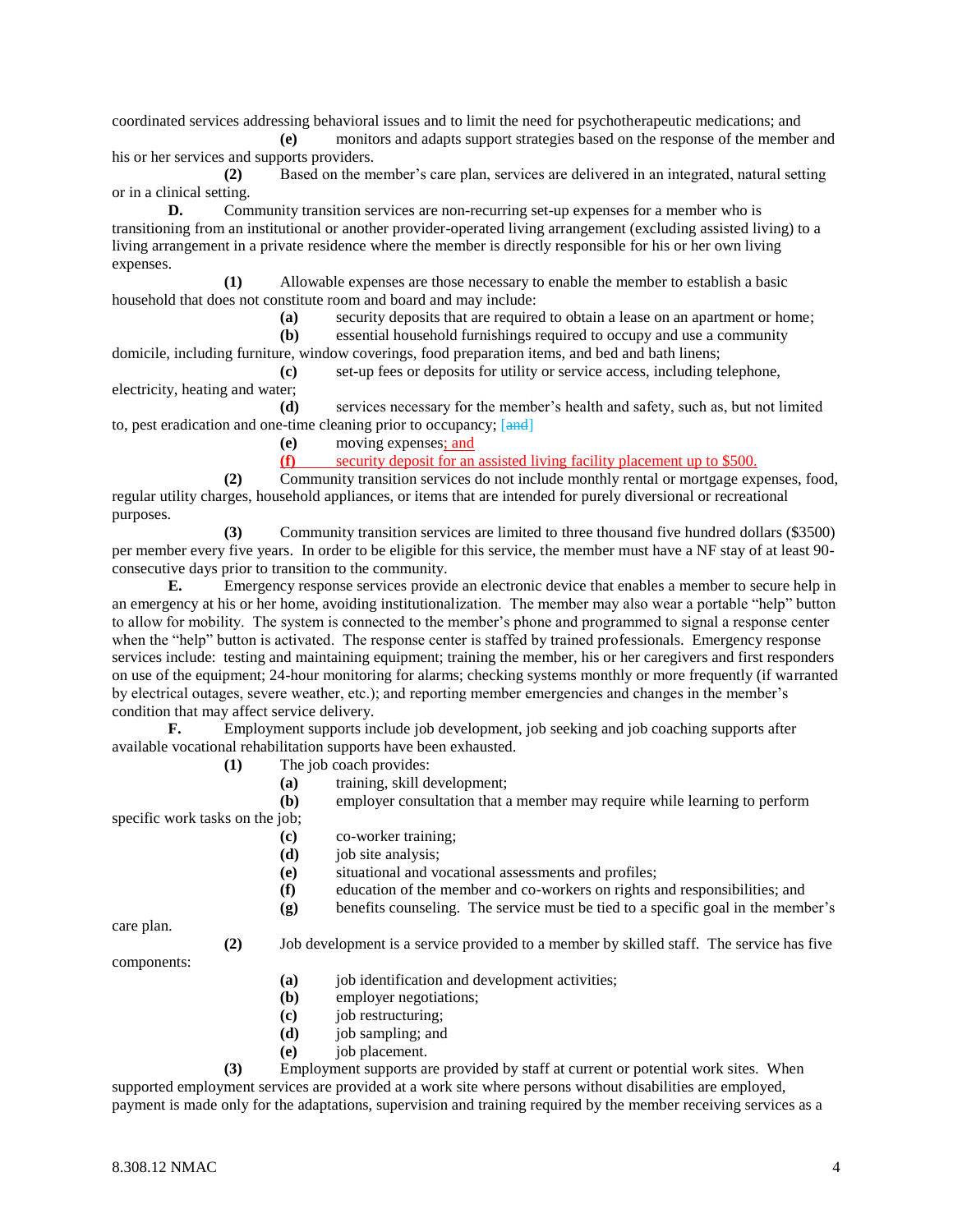result of his or her disabilities, and does not include payment for the supervisory activities rendered as a normal part of the business setting.

**(4)** Payment shall not be made for incentive payments, subsidies, or unrelated vocational training expenses such as the following:

**(a)** incentive payments made to an employer to encourage or subsidize the employer's participation in a supported employment program;

or

**(b)** payments that are passed through to users of supported employment programs;

**(c)** payments for training that is not directly related to a member's supported employment program. **(5)** Federal financial participation cannot be claimed to defray expenses associated with

starting up or operating a business.

**(6)** Employment supports settings must be integrated and support full access of individuals receiving medicaid HCBS to the greater community, engage in community life, control personal resources, and receive services in the community, to the same degree of access as individuals not receiving medicaid HCBS.

**G.** Environmental modification services include: the purchase of, the installation of equipment for the physical adaptations to a member's residence that are necessary to ensure the health, welfare, and safety of the member or enhance the member's level of independence.

**(1)** Adaptations include the installation of:

**(a)** ramps and grab-bars;

**(b)** widening of doorways and hallways;

**(c)** installation of specialized electric and plumbing systems to accommodate

medical equipment and supplies;

**(d)** lifts and elevators;

**(e)** modification of bathroom facilities (roll-in showers, sink, bathtub, and toilet modifications, water faucet controls, floor urinals and bidet adaptations and plumbing);

**(f)** turnaround space adaptations;

**(g)** specialized accessibility/safety adaptations/additions;

**(h)** trapeze and mobility tracks for home ceilings;

**(i)** automatic door openers/doorbells;

**(j)** voice-activated, light-activated, motion-activated and electronic devices;

**(k)** fire safety adaptations; air filtering devices;

**(l)** heating and cooling adaptations;

**(m)** glass substitute for windows and doors; modified switches, outlets or

environmental controls for home devices; and

**(n)** alarm and alert systems, including signaling devices.

**(2)** All services shall be provided in accordance with applicable federal and state statutes, regulations and rules and local building codes.

**(3)** Non-covered adaptations or improvements to the member's home include:

**(a)** adaptations for general utility which are not for direct medical or remedial benefit to the member; and

**(b)** adaptations that add to the total square footage of the member's resident except when necessary to complete an approved adaptation.

**(4)** The environmental modification provider must:

**(a)** ensure proper design criteria is addressed in planning and design of the

adaptation;

**(b)** provide or secure the appropriate licensed contractor or approved vendor to provide construction and remodeling services;

**(c)** provide administrative and technical oversight of construction projects;

**(d)** provide consultation to members, family members, providers and contractors concerning environmental modification projects to the member's residence; and

**(e)** inspect the final environmental modification project to ensure that the adaptations meet the approved plan submitted for environmental adaptation.

**(5)** Environmental modification services to a member are limited to five-thousand dollars (\$5,000) every five years. Additional services may be requested if the member's health and safety needs exceed the specified limit.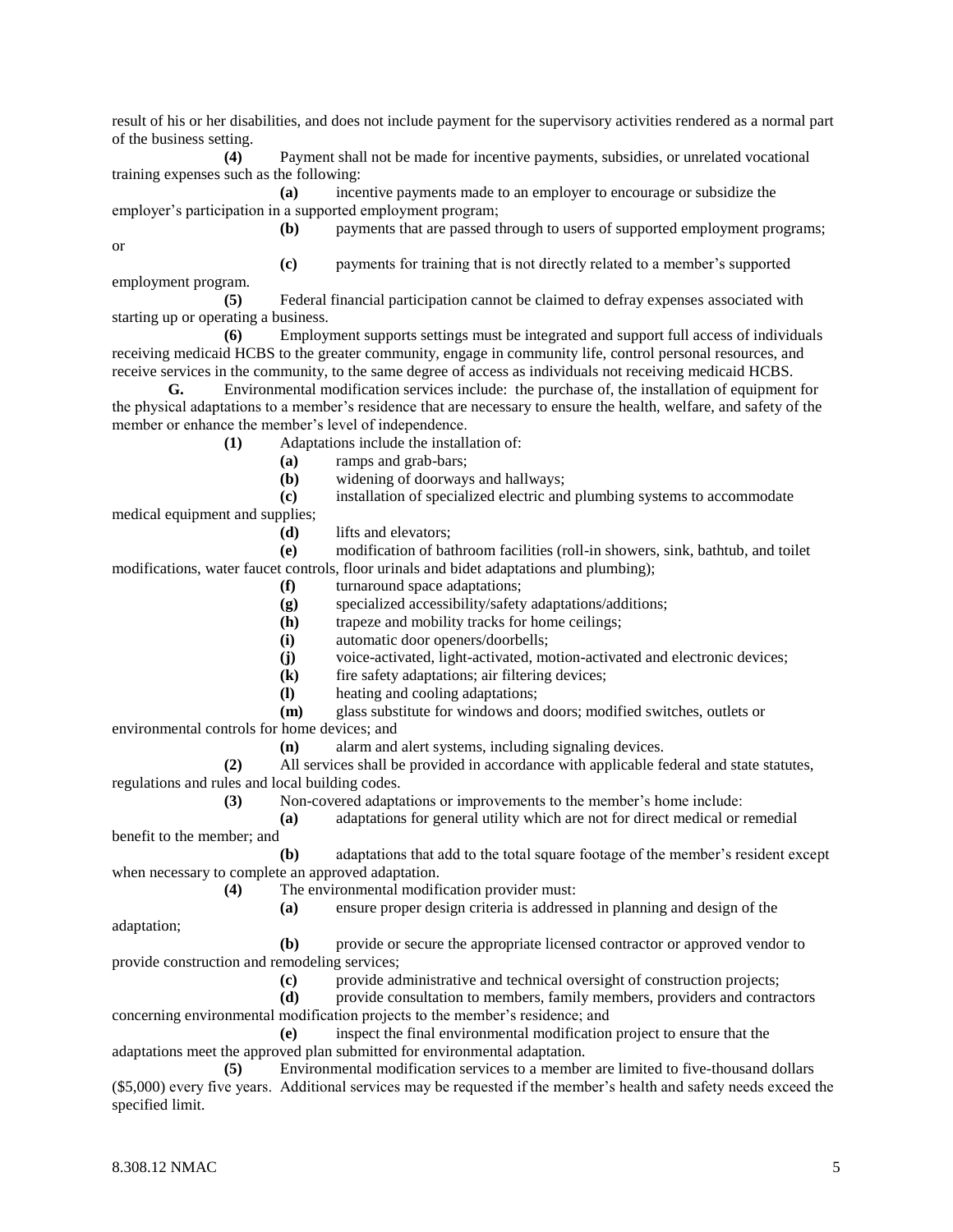**H.** Home health aide services provide total care or assist the member in all ADLs.

**(1)** Total care includes: the provision of bathing (bed, sponge, tub, or shower); shampoo (sink, tub, or bed); care of nails and skin; oral hygiene; toileting and elimination; safe transfer techniques and ambulation; normal range of motion and positioning; and adequate oral nutrition and fluid intake.

**(2)** The home health aide services assist the member in a manner that promotes an improved quality of life and a safe environment for him or her. Home health aide services can be provided outside the member's home.

**(3)** Home health aides may provide basic non-invasive nursing assistant skills within the scope of their practice. Home health aides perform an extension of therapy services including:

- **(a)** bowel and bladder care;
- **(b)** ostomy site care;
- **(c)** personal care;
- **(d)** ambulation and exercise;
- **(e)** household services essential to health care at home;
- **(f)** assisting with medications that are normally self-administered;
- **(g)** reporting changes in patient conditions and needs; and
- **(h)** completing appropriate records.

**(4)** Home health aide services must be provided under the supervision of a registered nurse (RN) licensed by the New Mexico board of nursing, or other appropriate professional staff. Such staff must make a supervisory visit to the member's residence at least every two weeks to observe and determine whether the member's goals are being met.

**I.** Nutritional counseling services include assessment of the member's nutritional needs, development and revision of the member's nutritional plan, counseling and nutritional intervention, and observation and technical assistance related to implementation of the nutritional plan.

[**I.] J.** Personal care services (PCS) are provided to a member unable to perform a range of ADLs and instrumental activities of daily living (IADL). PCS shall not replace natural supports such as the member's family, friends, individuals in the community, clubs, and organizations that are able and consistently available to provide support and service to the member. Use of the Electronic Visit Verification (EVV) system is required for payment of PCS. The managed care organizations shall collaborate to offer a single EVV vendor for PCS and monitor compliance with the federal 21st Century Cures Act.

**(1)** PCS is a benefit for a member 21 years of age or older who meets the eligibility for CB services. A member under 21 years of age must access PCS through the EPSDT program.

**(2)** PCS delivery models: A member may select either the consumer-delegated or the consumer-directed delivery of his or her PCS. The PCS consumer-delegated or consumer-directed agency must be certified as such by MAD or it designee to perform such duties and to be reimbursed for the delivery model of those services. The MCO's care coordinator is responsible for explaining both models to each member, initially, and annually thereafter.

**(a)** The consumer delegated (PCS/CDelegated) model allows the member to select his or her PCS agency to perform all PCS employer-related tasks. This agency is responsible for ensuring all PCS are delivered to the member.

**(b)** The consumer-directed (PCS/CDirected) model allows the member to oversee his or her own PCS delivery, and requires that the member work with his or her PCS agency who then acts as a fiscal intermediary agency to process all financial paperwork to be submitted to the MCO.

**(c)** If a member is unable to select or unable to communicate which PCS delivery model he or she selects, then his or her authorized representative will select on behalf of the member. The member's authorized representative status must be properly documented with the member's PCS agency.

**(d)** For both models, the member may select his or her family member, with the exception of the member's spouse. A friend; neighbor; or other person may also be selected as his or her PCS attendant. A family member shall not be reimbursed for a service he or she would have otherwise provided as a natural support. A PCS attendant, regardless of family relationship, who resides with the member shall not be paid to deliver household services, or supports such as shopping, errands, or meal preparation that are routinely provided as part of the household division of chores, unless those services are specific to the member.

**(e)** A member may have a relative, friend, or other spokesperson assisting him or her with communicating information or instructions to the member's attendant, providing information concerning the member's natural services or supports needs during the member's assessment, or fulfilling additional roles as designated by the member or the member's authorized representative in writing. A spokesperson may not make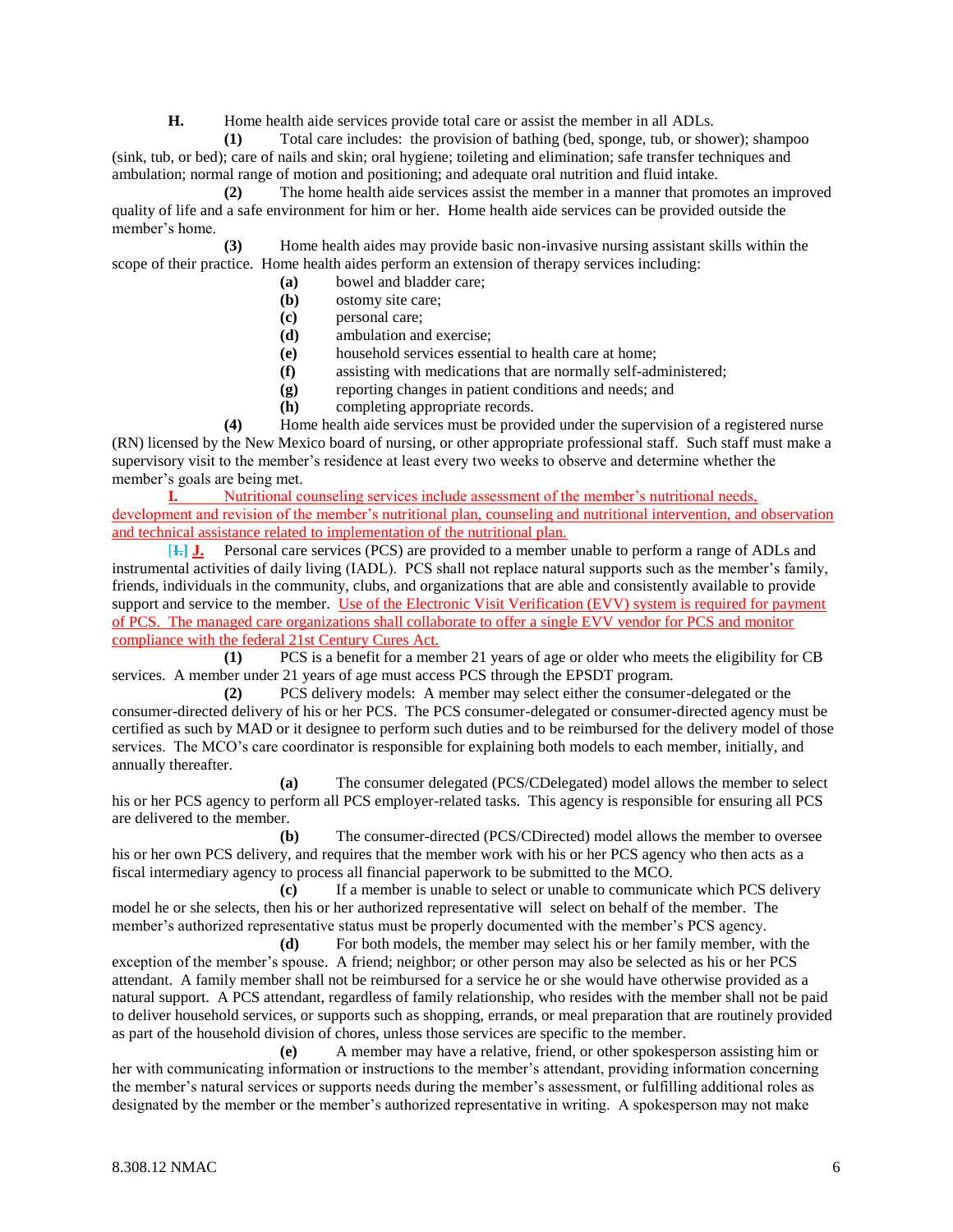decisions on behalf of a member, which is the member or member's authorized representative's sole responsibility, unless the member's authorized representative is also the member's spokesperson.

**(3)** Eligible PCS agencies: PCS agencies electing to provide PCS must obtain agency certification. A PCS agency provider, must comply with the requirements as listed in the MAD MCO policy manual PCS agencies must be an enrolled MAD provider.

**(4)** Bladder and bowel care: PCS must be related to the member's functional level to perform ADLs and IADLs as indicated in the members CNA. PCS will not include those services, or supports the member does not need or is already receiving from other sources including tasks provided by natural supports.

**(a)** A member who has a signed statement by his or her primary care provider (PCP) stating he or she is medically stable and able to communicate and assess his or her bladder and bowel care needs may access this service when included in his or her individual care plan.

**(i)** bowel care includes the evacuation and ostomy care, changing and cleaning of such bags and ostomy site skin care;

**(ii)** bladder care includes the attendant cueing the member to empty his or her bladder at timed intervals to prevent incontinence; and

**(iii)** catheter care, including the changing and cleaning of such bag.

**(b)** A member who is determined by his or her PCP in a signed statement to not be medically stable and not able to communicate and assess his or her bladder and bowel care needs may access these services:

feminine sanitary products;

**(i)** perineal care including cleansing of the perineal area and changing of

- **(ii)** toileting including assisting with bedside commode or bedpan;
- **(iii)** cleaning perineal area,
- **(iv)** changing adult briefs or pads;
- **(v)** cleaning changing of wet or soiled clothing; and
- **(vi)** assisting with adjustment of clothing before and after toileting.

**(5)** Meal preparation and assistance: Meal preparation includes cutting ingredients to be cooked, cooking meals, placing and presenting the meal in front the member to eat, cutting up food into bite-sized portions for the member, or assisting the member as stated in his or her individual plan of care (IPoC). This includes provision of snacks and fluids and may include mobility assistance and prompting or cueing the member to prepare meals.

**(6)** Eating: Feeding or assisting the member with eating a prepared meal using a utensil or specialized utensils is a covered service. Eating assistance may include mobility assistance and prompting or cueing a member to ensure appropriate nutritional intake and monitor for choking. If the member has special needs in this area, the PCS agency will include specific instruction in the member's IPoC on how to meet those needs. Gastrostomy feeding and tube feeding are not covered services.

**(7)** Household support services: This service is for assisting and performing interior household activities and other support services that provide additional assistance to the member. Interior household activities are limited to the upkeep of the member's personal living areas to maintain a safe and clean environment for the member, particularly a member who may not have adequate support in his or her residence. Assistance may include mobility assistance and prompting and cueing a member to ensure appropriate household support services.

**(a)** An attendant who resides in the same household as the member may not be paid for household support services routinely provided as part of the household division of chores, unless those services are specific to the member such as, changing the member's linens, and cleaning the member's personal living areas.

- **(b)** Services include:
	- **(i)** sweeping, mopping, or vacuuming;
	- **(ii)** dusting furniture;
	- **(iii)** changing linens;
	- **(iv)** washing laundry;
	- **(v)** cleaning bathrooms includes tubs, showers, sinks, and toilets;

**(vi)** cleaning the kitchen and dining area including washing dishes, putting them away; cleaning counter tops, and eating areas, etc.; household services do not include cleaning up after other

household members or pets;

**(vii)** minor cleaning of an assistive device, wheelchair and durable medical equipment (DME) is a covered service. A member must have an assistive device requiring regular cleaning that cannot be performed by the member and is not cleaned regularly by the supplier of the assistive device to be eligible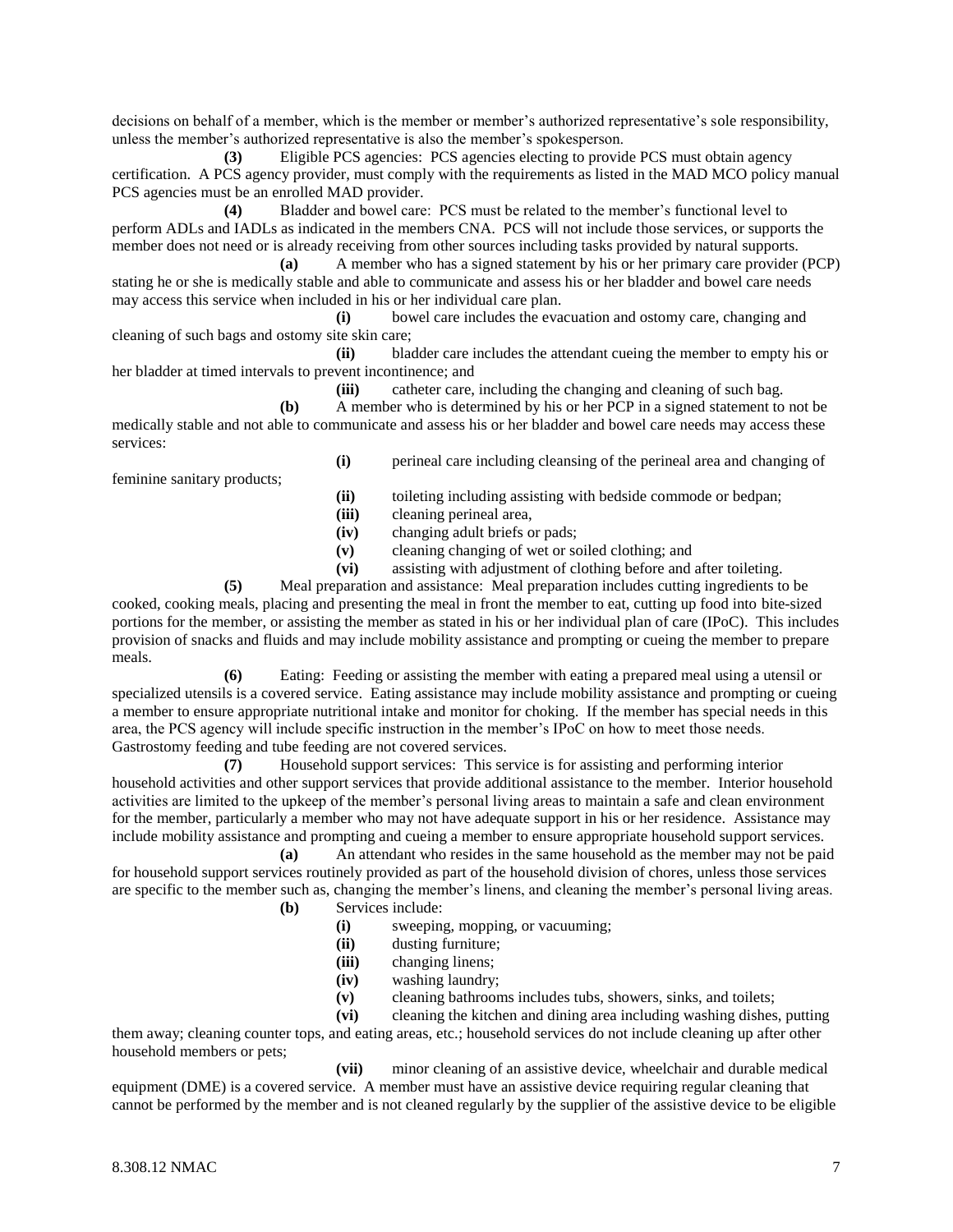to receive services under this category;

the member;

**(ix)** cueing a member to feed and hydrate his or her documented personal assistance animal or feed and hydrate such an animal when the member is unable;

**(x)** assistance with battery replacement and minor, routine wheelchair and DME maintenance is a covered service. A member must have an assistive device that requires regular maintenance, that is not already provided by the supplier of the assistive device, and that the member cannot maintain in order to be eligible to receive services under this category;

**(xi)** assisting a member self-administering: assistance with selfadministering physician ordered (prescription) medications is limited to prompting and reminding only. The use of over the counter medications does not qualify for this service. A member must meet the definition of "ability to self-administer" defined in this section, to be eligible to receive time for this task. A member who does not meet the definition of ability to self-administer is not eligible for this service. This assistance does not include administration of injections, which is a skilled/nursing task; splitting or crushing medications or filling medication boxes. Assistance includes: getting a glass of water or other liquid as requested by the member for the purpose of taking medications; at the direction of the member, handing the member his or her daily medication box or medication bottle; and at the direction of the member, helping a member with placement of oxygen tubes for members who can communicate to the caregiver the dosage or route of oxygen; and

**(xii)** transportation of the member: transportation shall only be for nonmedically necessary events and may include assistance with transfers in and out of vehicles. Medically necessary transportation services may be a covered PCS service when the MCO has assessed and determined that other medically necessary transportation services are not available through other state plan services.

**(8)** Hygiene and grooming: The attendant may perform for the member or the attendant may cue and prompt the member to perform the following services:

**(a)** bathing to include giving a sponge bath in the member's bed, bathtub or shower; transferring in and out of the bathtub or shower, turning water on and off; selecting a comfortable water temperature; bringing in water from outside or heating water for the member;

**(b)** dressing to include putting on, fastening, and removing clothing including shoes;

**(c)** grooming to include combing or brushing hair, applying make-up, trimming beard or mustache, braiding hair, shaving under arms, legs or face;

**(d)** oral care for a member with intact swallowing reflex to include brushing teeth, cleaning dentures or partials including the use of floss, swabs, or mouthwash;

**(e)** nail care to include cleaning, filing to trim, or cuticle care for member's without a medical condition. For a documented medically at-risk member; nail care is not covered under PCS; it is a skilled nurse service. Medically at risk conditions include, but are not limited to venous insufficiency, diabetes, peripheral neuropathy;

**(f)** applying lotion or moisturizer to intact skin for routine skin care;

**(g)** physician ordered skin care is limited to the application of skin cream when a member has a documented chronic skin condition and is determined by his or her PCP unable to self-administer the medication. The member's PCP must order a prescription or over-the-counter medication to treat the condition.

**(i)** When the PCP determines the member is able to self-administer the prescribed or over-the-counter medication the attendant is limited to prompting and reminding the member. **(ii)** PCS does not include the care of a member's wounds, open sores,

debridement or dressing of open wounds.

**(h)** prompting or cueing to ensure appropriate bathing, dressing, grooming, oral care, nail care and application of lotion for routine skin care; and

**(i)** mobility assistance to ensure appropriate bathing, dressing, grooming, oral care and skin care.

**(9)** Supportive mobility assistance: Physical or verbal prompting and cueing mobility assistance provided by the attendant that is not already included as part of other PCS includes assistance with:

**(a)** ambulation to include moving around inside or outside the member's residence or living area with or without an assistive device such as a walker, cane or wheelchair;

**(b)** transferring to include moving to and from one location or position to another with or without an assistive device such as in and out of a vehicle;

**(c)** toileting to include transferring on or off a toilet; and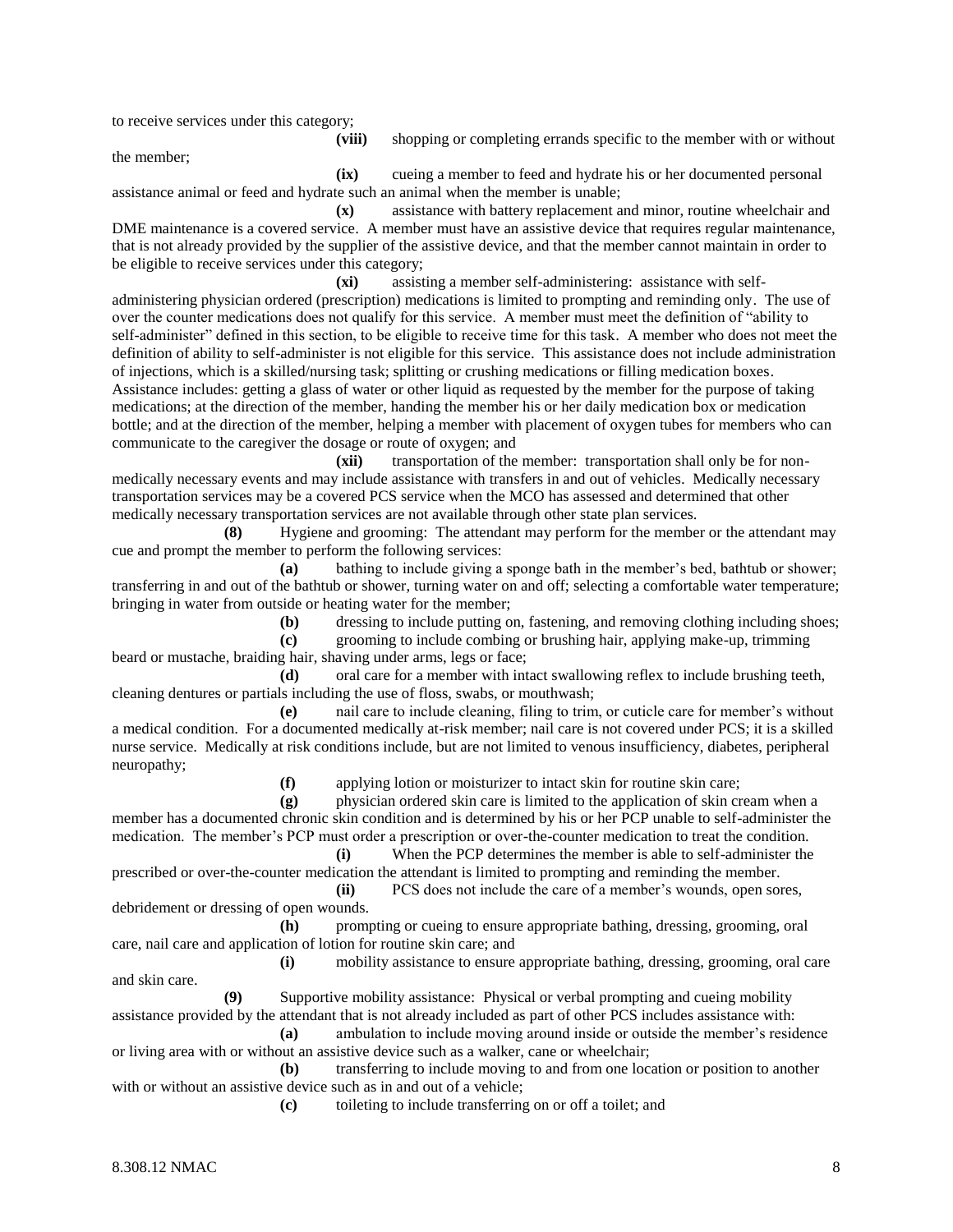prevent skin breakdown.

**(d)** repositioning to include turning or changing a bed-bound member's position to

**(10)** Non-covered services: The following services are not covered as PCS:

**(a)** services to an inpatient or resident of a hospital, NF, ICF-IID, mental health facility, correctional facility, or other institutional settings, with the exception when a member is transitioning from a NF;

**(b)** services that are already provided by other sources, including natural supports;

**(c)** household services, support services such as shopping, errands, or meal

preparation that are routinely provided as part of the household division of chores;

**(d)** services provided by a person not meeting the requirements and qualifications of a personal care attendant; including but not limited to, training and criminal background checks;

**(e)** services not approved in the member's IPoC;

**(f)** childcare, pet care, or personal care for other household members. This does not include the member's documented assistant service animal;

**(g)** retroactive services;

**(h)** services provided to an individual who is not a MCO member or does not meet the eligibility criteria for CB services;

**(i)** member assistance with finances and budgeting;

- **(j)** member appointment scheduling;
- **(k)** member range of motion exercises;
- **(l)** wound care of open sores and debridement or dressing of open wounds;

**(m)** filling of medication boxes, cutting or grinding pills, administration of

injections, assistance with over-the-counter medication or medication that the member cannot self-administer;

- **(n)** skilled nail care for a member documented as medically at-risk;
- **(o)** medically necessary transportation when available through the member's MCO

general benefit services;

**(p)** bowel and bladder services that include insertion or extraction of a catheter or

digital stimulation; and

**(q)** gastrostomy feeding and tube feeding.

[**J.] K.** Private duty nursing services include activities, procedures, and treatment for a physical condition, physical illness, or chronic disability for a member who is 21 years of age and older with intermittent or extended direct nursing care in his or her home.

**(1)** Services include:

- **(a)** medication management;
- **(b)** administration and teaching;
- **(c)** aspiration precautions;
- **(d)** feeding tube management;
- **(e)** gastrostomy and jejunostomy;
- **(f)** skin care;
- **(g)** weight management;
- **(h)** urinary catheter management;
- **(i)** bowel and bladder care;
- **(j)** wound care;
- **(k)** health education;
- **(l)** health screening;
- **(m)** infection control;
- **(n)** environmental management for safety;
- **(o)** nutrition management;
- **(p)** oxygen management;
- **(q)** seizure management and precautions;
- **(r)** anxiety reduction;
- **(s)** staff supervision; and
- **(t)** behavior and self-care assistance.

**(2)** All services are provided under a written physician's order and must be rendered by a New Mexico board of nursing licensed RN or a licensed practical nurse (LPN) who provides services within his or her scope of practice.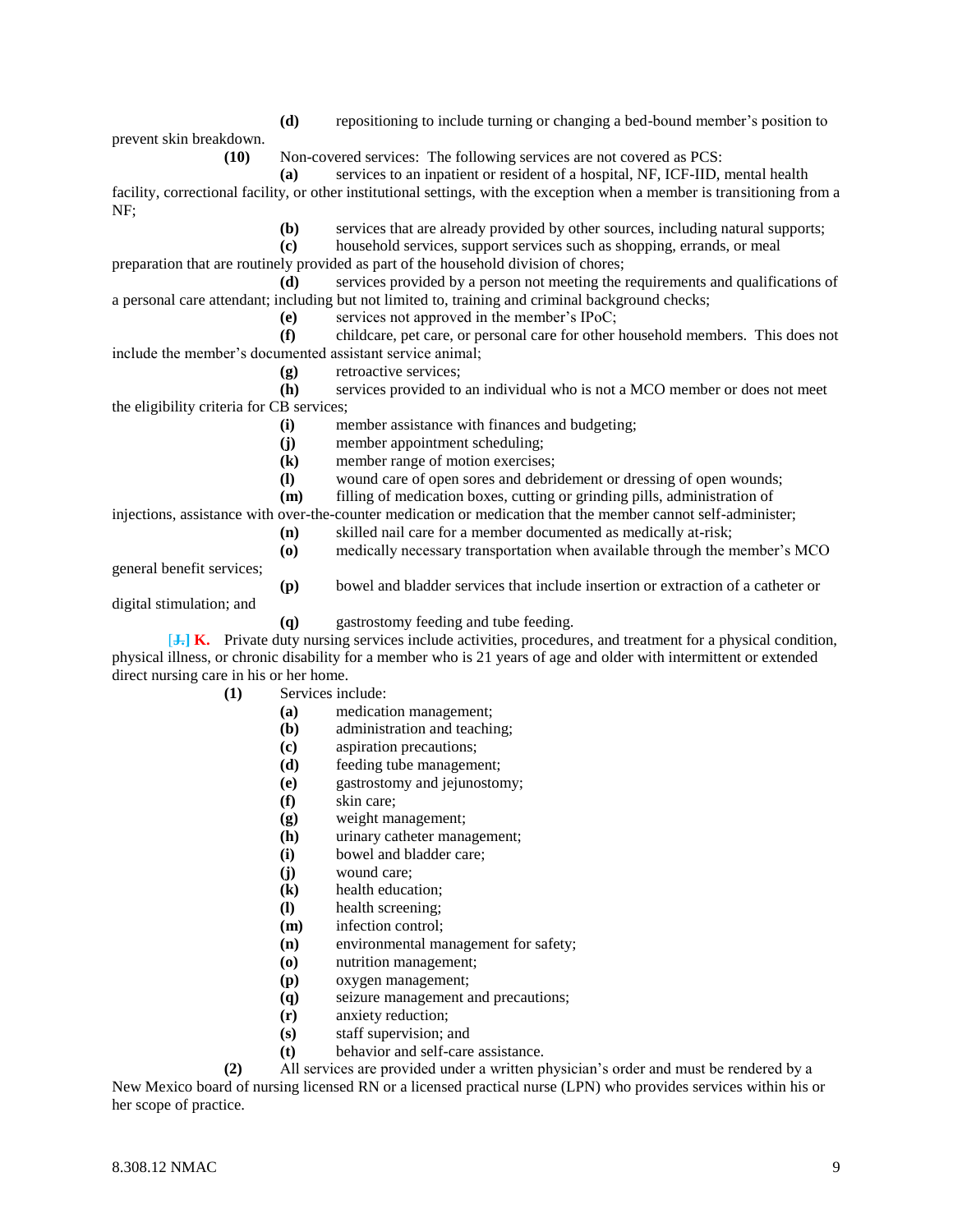[**K.] L.** Respite services are provided to a member unable to care for him or herself and are furnished on a short-term basis to allow the member's primary caregiver a limited leave of absence in order to reduce stress, accommodate a caregiver illness, or meet a sudden family crisis or emergency. Respite provides a temporary relief to the primary caregiver of a CB member during times when he/she would normally provide unpaid care.

**(1)** Respite care is furnished at home, in a private residence of a respite care provider, in a specialized foster care home, in a hospital or NF, that meet the qualifications for MAD provider enrollment requirements. For purposes of ABCB eligibility, when respite services are delivered through an institutional provider, the member is not considered a resident of the institution.

- **(2)** Respite care services include:
	- **(a)** medical and non-medical health care;
	- **(b)** personal care; bathing;
	- **(c)** showering; skin care;
	- **(d)** grooming;
	- **(e)** oral hygiene;
	- **(f)** bowel and bladder care;
	- **(g)** catheter and supra-pubic catheter care;
	- **(h)** preparing or assisting in preparation of meals and eating;
	- **(i)** administering enteral feedings;
	- **(j)** providing home management skills;
	- **(k)** changing linens;
	- **(l)** making beds;
	- **(m)** washing dishes;
	- **(n)** shopping; errands;
	- **(o)** calls for maintenance;

**(p)** assisting with enhancing self-help skills, such as promoting use of appropriate interpersonal communication skills and language, working independently without constant supervision or observation;

- **(q)** providing body positioning, ambulation and transfer skills;
- **(r)** arranging for transportation to medical or therapy services;

**(s)** assisting in arranging health care needs and follow-up as directed by primary care giver, physician, and care coordinator; and

**(t)** ensuring the health and safety of the member at all times.

**(3)** Respite may be provided on either a planned or an unplanned basis and may be provided in a variety of settings. If unplanned respite is needed, the appropriate agency personnel will assess the situation, and with the caregiver, recommend the appropriate setting for respite services to the member. Services must only be provided on an intermittent or short-term basis because of the absence or need for relief of those persons normally providing care to the member.

**(4)** Respite services are limited to a maximum of [100] 300 hours annually per care plan year. Additional hours may be requested if a member's health and safety needs exceed the specified limit.

[**L.] M.** Skilled maintenance therapy services for a member 21 years and older are provided when his or her MCO's general physical health benefit skilled therapy services are exhausted or are not a MCO covered benefit. The community benefit skilled maintenance therapy services include physical therapy, occupational therapy or speech language therapy. Therapy services focus on improving functional independence, health maintenance, community integration, socialization, and exercise, and enhance the support and normalization of the member's family relationships.

**(1)** Physical therapy services promote gross and fine motor skills, facilitate independent functioning and prevent progressive disabilities. Specific services may include but are not limited to:

- **(a)** professional assessment, evaluation and monitoring for therapeutic purposes;
- **(b)** physical therapy treatments and interventions;
- **(c)** training regarding PT activities;
- **(d)** use of equipment and technologies or any other aspect of the member's physical

therapy services;

- **(e)** designing, modifying or monitoring use of related environmental modifications;
- **(f)** designing, modifying, and monitoring use of related activities supportive to the

care plan goals and objectives; and

**(g)** consulting or collaborating with other service providers or family enrollees, as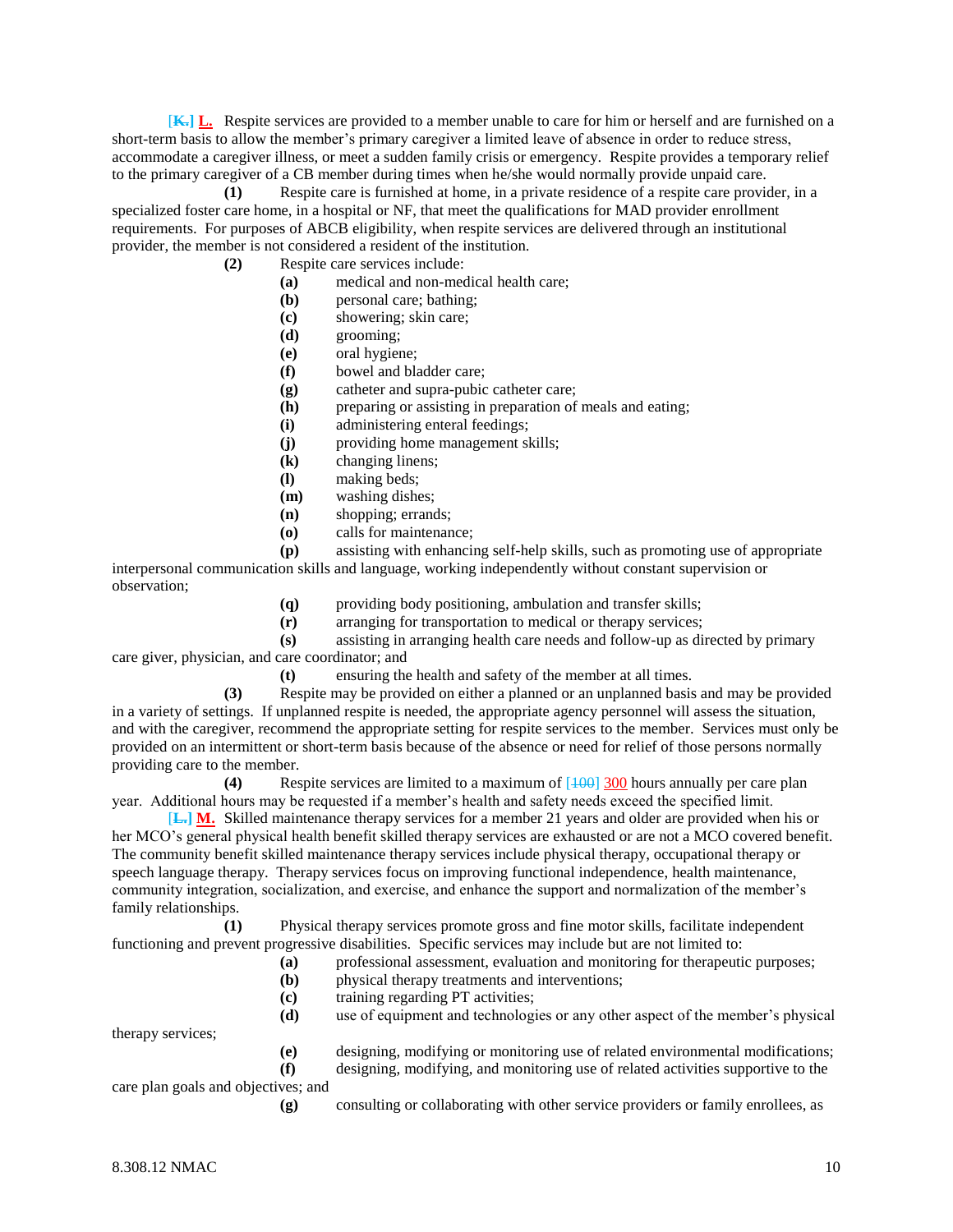directed by the member.

**(2)** Occupational therapy (OT) services promote fine motor skills, coordination, sensory integration, and facilitate the use of adaptive equipment or other assistive technology. Specific services may include but are not limited to:

- **(a)** teaching of daily living skills;
- **(b)** development of perceptual motor skills and sensory integrative functioning;
- **(c)** design, fabrication, or modification of assistive technology or adaptive devices;
- **(d)** provision of assistive technology services;
- **(e)** design, fabrication, or applying selected orthotic or prosthetic devices or

selecting adaptive equipment; **(f)** use of specifically designed crafts and exercise to enhance function; training

regarding OT activities; and

directed by the member.

**(g)** consulting or collaborating with other service providers or family enrollees, as

**(3)** Speech and language therapy (SLT) services preserve abilities for independent function in communication; facilitate oral motor and swallowing function; facilitate use of assistive technology; and prevent progressive disabilities. Specific services may include but are not limited to:

**(a)** identification of communicative or oropharyngeal disorders and delays in the development of communication skills;

**(b)** prevention of communicative or oropharyngeal disorders and delays in the development of communication skills;

- **(c)** development of eating or swallowing plans and monitoring their effectiveness;
- **(d)** use of specifically designed equipment, tools, and exercises to enhance function;
- **(e)** design, fabrication, or modification of assistive technology or adaptive devices;
- **(f)** provision of assistive technology services;
- **(g)** adaptation of the member's environment to meet his or her needs;
- **(h)** training regarding SLT activities; and

**(i)** consulting or collaborating with other service providers or family enrollees as directed by the member.

**(4)** A signed therapy referral for treatment must be obtained from the member's PCP. The referral will include frequency, estimated duration of therapy and treatment, and procedures to be provided. [8.308.12.13 NMAC - Rp, 8.308.12.13 NMAC, 3/1/2017; A. xx/xx/xxxx]

**8.308.12.14 ABCB NON-COVERED SERVICES:** MAD and the member's MCO do not cover certain procedures, services, or miscellaneous items. See specific MAD NMAC rules, sections of this rule, and the MAD MCO manual for additional information on benefit coverage and limitations. [8.308.12.14 NMAC - Rp, 8.308.12.14 NMAC, 3/1/2017]

**8.308.12.15 SELF-DIRECTED COMMUNITY BENEFIT (SDCB):** The MCO shall offer the SDCB approach to a member who meets a NF LOC and is determined through a CNA or reassessment to need CB services. Self-direction affords a member the opportunity to have choice and control over how his or her CB services are provided and who provides the services. Although a member's assessment for the amount and types of services may vary, SDCB services are not provided 24 hours per day. Services are reimbursed according to the MAD fee schedule that has a range of allowable reimbursement rates to a provider of a specific service. The member's MCO approves the final reimbursement rate for each provider of a CB service. A member has the option of choosing the ABCB or the SDCB approach. A member cannot participate in both community benefit approaches concurrently. [8.308.12.15 NMAC - Rp, 8.308.12.15 NMAC, 3/1/2017]

## **8.308.12.16 ELIGIBLE PROVIDERS:**

**A.** The FMA, member or his or her EOR shall verify that a potential provider meets all applicable qualifications prior to rendering a service. If a provider or employee is unable to pass a nationwide criminal history screening pursuant to NMSA 1978, 29-12-2 et seq. or is listed in the abuse registry as defined in 27-7a-1 et seq., NMSA 1978 he or she may not be employed to render any service to the member. Following formal approval from the MCO, LRIs may serve as a SDCB provider under extraordinary circumstances in order to assure the health and welfare of the member and to avoid his or her institutionalization. The MCO shall make decisions regarding LRIs serving as providers for members on a case by case basis. Following formal approval from the MCO, a spouse of a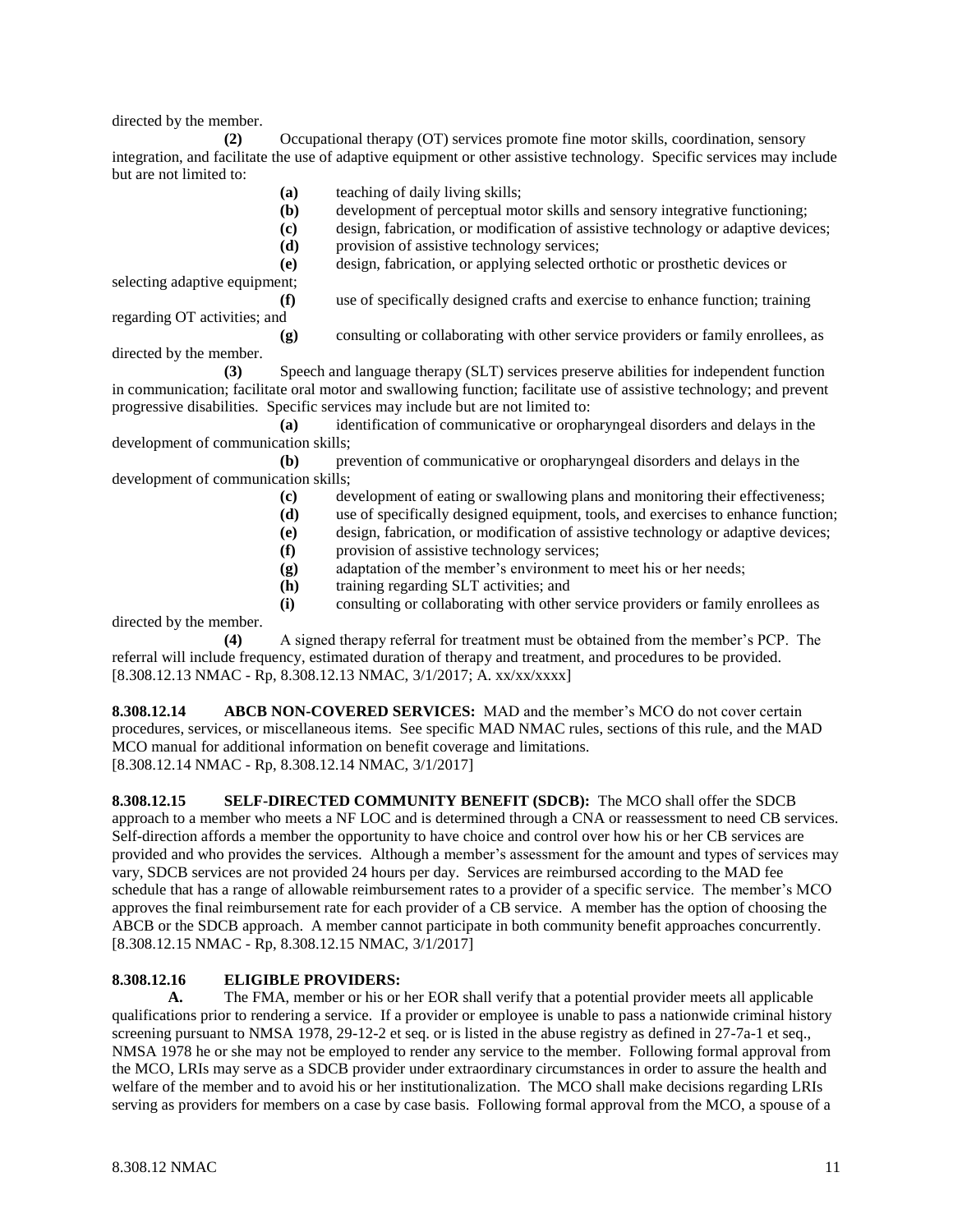member may serve as a provider under extraordinary circumstances in order to assure the health and welfare of the member and to avoid institutionalization. The MCO shall provide such approval on a case by case basis. SDCB providers must meet all Federal and state requirements for home and community based providers.

**B.** An EOR shall have an employment agreement or vendor agreement with each of the member's providers. The employee or vendor agreement template shall be prescribed by MAD. Prior to a payment being made to a provider for SDCB services, the FMA shall ensure that: the provider meets all qualifications; and an employee agreement or vendor agreement is signed between the EOR and the provider. A member's employee agreement shall be updated anytime there is a change in any of the terms or conditions specified in the agreement. Employee agreements and vendor agreements shall be signed by the new EOR when there is a change in EORs. A copy of each employee agreement or vendor agreement shall be provided to the member and EOR. Refer to the MAD MCO policy manual for a complete listing of all SDCB provider qualifications and responsibilities. [8.308.12.16 NMAC - Rp, 8.308.12.16 NMAC, 3/1/2017; A, xx/xx/xxxx]

**8.308.12.17 ELIGIBLE MEMBERS:** A member must meet NF LOC, be determined through a CNA or reassessment to need MCO CB services, and be approved by the member's MCO for the SDCB approach. [8.308.12.17 NMAC - Rp, 8.308.12.17 NMAC, 3/1/2017]

**8.308.12.18 COVERED SERVICES IN SELF-DIRECTED COMMUNITY BENEFIT SDCB:** MAD and the member's MCO cover certain procedures, services, and miscellaneous items. For those services that are the same in ABCB and SDCB, detailed descriptions are found in 8.308.12.13 NMAC. Other services may be available to a member in the SDCB approach and detailed descriptions are included in each subsection of this section.

**A.** Behavior support consultation is the provision of assessment, treatment, evaluation and follow-up services to assist the member, his or her parents, family, and primary caregivers with coping skills which promote maintaining the member in a home environment. See Subsection C of Section 8.308.12.13 NMAC for a detailed description of this service.

**B.** Customized community supports include participation in community congregate day programs and centers that offer functional meaningful activities that assist with acquisition, retention or improvement in selfhelp, socialization and adaptive skills. Customized community supports may include day support models. Customized community supports are provided in community day program facilities and centers and can take place in non-institutional and non-residential settings. These services are provided at least four or more hours per day one or more days per week as specified in the member's care plan. Customized community supports settings must be integrated and support full access of individuals receiving medicaid HCBS to the greater community, engage in community life, control personal resources, and receive services in the community, to the same degree of access as individuals not receiving medicaid HCBS.

**C.** Emergency response services provide an electronic device that enables a member to secure help in an emergency at his or her home, avoiding institutionalization. The member may also wear a portable "help" button to allow for mobility. The system is connected to the member's phone and programmed to signal a response center when the "help" button is activated. The response center is staffed by trained professionals. See Subsection E of Section 8.308.12.13 NMAC for a detailed description of this service.

**D.** Employment supports include job development, job seeking and job coaching supports after available vocational rehabilitation supports have been exhausted. Employment supports settings must be integrated and support full access of individuals receiving medicaid HCBS to the greater community, engage in community life, control personal resources, and receive services in the community, to the same degree of access as individuals not receiving medicaid HCBS. See Subsection F of Section 8.308.12.13 NMAC for a detailed description of this service.

**E.** Environmental modification services include: the purchase of, the installation of equipment for the physical adaptations to a member's residence that are necessary to ensure the health, welfare, and safety of the member or enhance the member's level of independence. See Subsection G of Section 8.308.12.13 NMAC for a detailed description of this service.

**F.** Home health aide services provide total care or assist the member in all ADLs. See Subsection H of Section 8.308.12.13 NMAC for a detailed description of this service.

**G.** [Homemaker] Self-directed personal care services (SD PCS) are provided on an episodic or continuing basis to assist the member with ADLs, performance of general household tasks, provide companionship to acquire, maintain, or improve social interaction skills in the community, and enable the member to accomplish tasks he or she would normally do for him or herself if he or she did not have a disability.

**(1)** [Homemaker services] Self-directed PCS are provided in the member's home and in the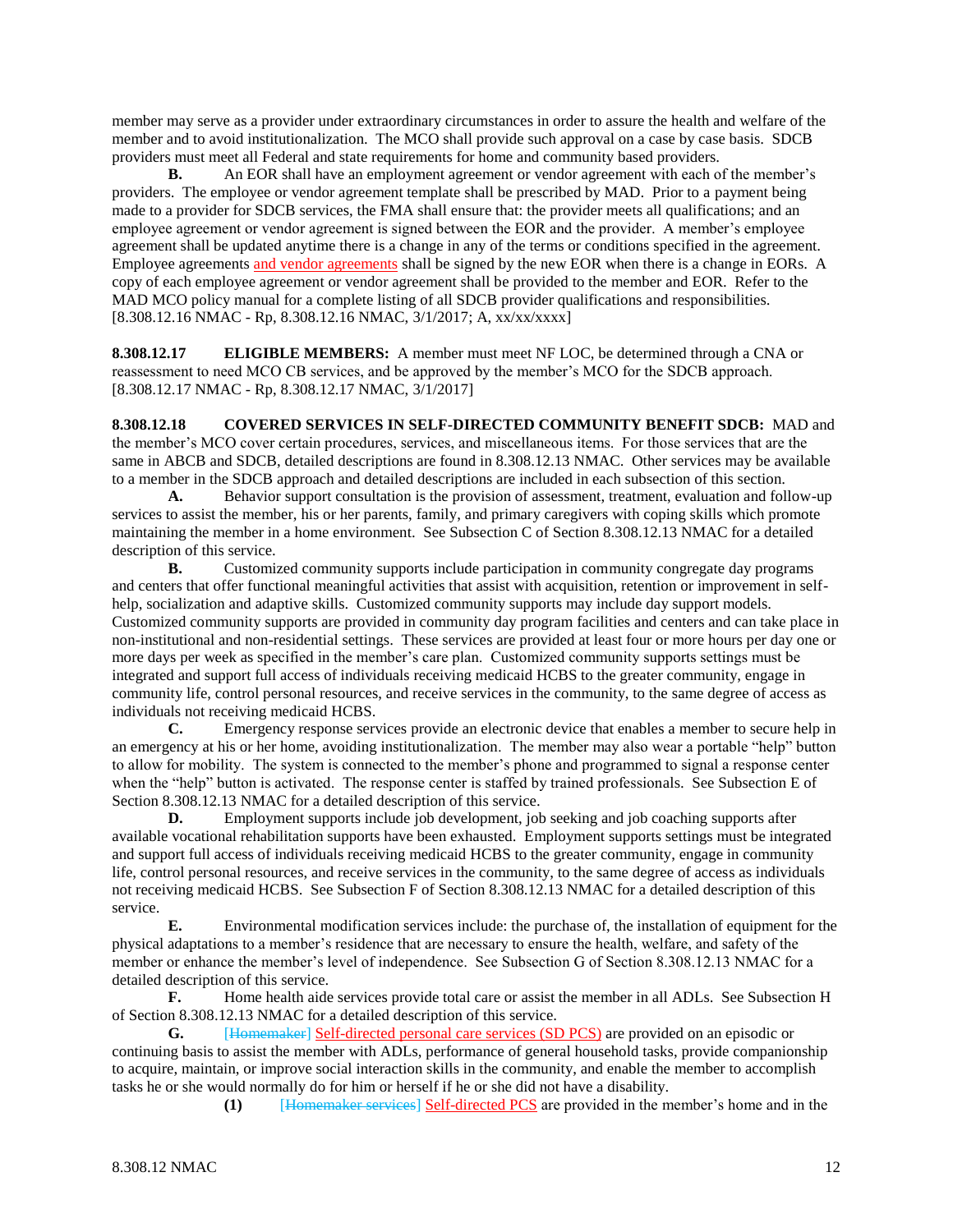community, depending on the member's needs. The member identifies the [homemaker's] caregiver's training needs, and, if the member is unable to do the training himself or herself, the member arranges for the needed training.

**(2)** [Services] Self-directed PCS are not intended to replace supports available from a primary caregiver. [Homemaker services] Self-directed PCS are not duplicative of home health aide services. **(3)** Home health aides may provide basic non-invasive nursing assistant skills within the

scope of their practice. [Homemakers] Self-directed PCS caregivers do not have this ability to perform such tasks. **(4)** Use of the Electronic Visit Verification (EVV) system is required for payment of Self-

#### directed PCS.

**H.** Non-medical transportation services are offered to enable a member to gain access to services, activities, and resources, as specified by his or her care plan. [Non-medical transportation services in the SDCB are offered in accordance with the member's care plan.] Payment for non-medical transportation is limited to the costs of transportation needed to access community benefit services, activities, and resources identified in the member's care plan. Payment for SDCB non-medical transportation services is made to the member's individual transportation employee or to a public or private transportation service vendor. Payment cannot be made to the member. Non-medical transportation services for minors is not a covered service [as these are services that a LRI would ordinarily provide for household members of the same age who do not have a disability or chronic illness]. Non-medical transportation for members entering the SDCB on or after January 1, 2019 is limited to a maximum of \$1,000 annually per care plan year.

**I.** Nutritional counseling services include assessment of the member's nutritional needs, development and revision of the member's nutritional plan, counseling and nutritional intervention, and observation and technical assistance related to implementation of the nutritional plan.

**J.** Private duty nursing services include activities, procedures, and treatment for a physical condition, physical illness, or chronic disability for a member who is 21 years of age and older with intermittent or extended direct nursing care in his or her home. See Subsection  $J_K$  K of Section 8.308.12.13 NMAC for a detailed description of this service.

**K.** Related goods are equipment, supplies or fees and memberships, not otherwise provided through the member's MCO general benefits.

**(1)** Related goods must address a need identified in the member's CNA including improving and maintaining the member's opportunities for full membership in the community, and meet all the following requirements:

- **(a)** be responsive to the member's qualifying condition or disability;
- **(b)** accommodate the member in managing his or her household;
- **(c)** facilitate the member's ADL;
- **(d)** promote the member's personal safety and health;
- **(e)** afford the member an accommodation for greater independence;
- **(f)** advance the desired outcomes in the member's care plan; and
- **(g)** decrease the need for other medicaid services.

**(2)** Related goods will be carefully monitored by the member's MCO to avoid abuses or inappropriate use of this benefit.

**(3)** Services and goods that are recreational or diversional in nature are excluded. Recreational and diversional in nature is defined as inherently and characteristically related to activities done for enjoyment.

**(4)** Related goods for members entering the SDCB on or after January 1, 2019 are limited to a maximum of \$2,000 annually per care plan year.<br> **L.** Respite services are provided to a

Respite services are provided to a member unable to care for him or herself and are furnished on a short-term basis to allow the member's primary caregiver a limited leave of absence in order to reduce stress, accommodate a caregiver illness, or meet a sudden family crisis or emergency. See Subsection  $K$  L of Section [8.308.12] 8.308.12.13 NMAC for a detailed description of this service.

**M.** Skilled maintenance therapy services for a member 21 years and older are provided when his or her MCO's general physical health benefit skilled therapy services are exhausted or not a covered MCO benefit. The community benefit skilled maintenance therapy services include physical therapy, occupational therapy or speech language therapy. Therapy services focus on improving functional independence, health maintenance, community integration, socialization, and exercise, and enhance the support and normalization of the member's family relationships. See Subsection  $L$  of 8.308.12] M of 8.308.12.13 NMAC for a detailed description of this service.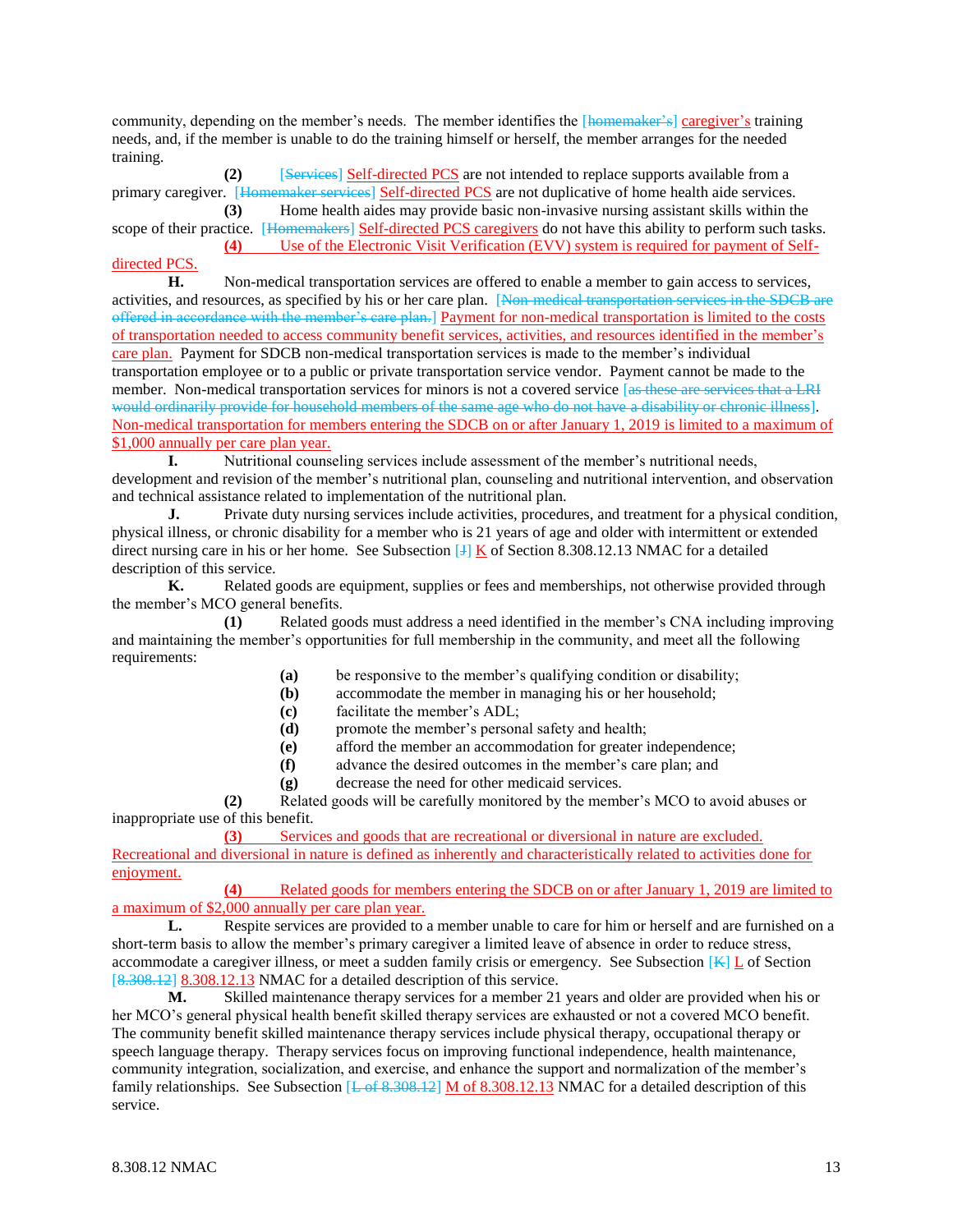**N.** Specialized therapies are non-experimental therapies or techniques that have been proven effective for certain conditions. A member may include specialized therapies in his or her care plan when the services enhance opportunities to achieve inclusion in community activities and avoid institutionalization. Services must be related to the member's disability or condition, ensure the member's health and welfare in the community, supplement rather than replace the member's natural supports and other community services for which the member may be eligible, and prevent the member's admission to institutional services.

**(1)** Acupuncture is a distinct system of primary health care with the goal of prevention, cure, or correction of any disease, illness, injury, pain or other physical or behavioral health condition by controlling and regulating the flow and balance of energy, form, and function to restore and maintain physical health and increased mental clarity to a member. Acupuncture may provide effective pain control, decreased symptoms of stress, improved circulation and a stronger immune system, as well as other benefits to the member.

**(2)** Biofeedback uses visual, auditory or other monitors to feed back physiological information of which the member is normally unaware. This technique enables a member to learn how to change physiological, psychological and behavioral responses for the purposes of improving emotional, behavioral, and cognitive health and performance. The use of biofeedback may assist in strengthening or gaining conscious control over the above processes in order for the member to self-regulate. Biofeedback therapy is also useful for muscle reeducation of specific muscle groups or for treating the member's pathological muscle abnormalities of spasticity, incapacitating muscle spasm, or weakness.

**(3)** Chiropractic care for a member is designed to locate and remove interference with the transmissions or expression of nerve forces in the human body by the correction of misalignments or subluxations of the vertebral column and pelvis for the purpose of restoring and maintaining health for treatment of human disease primarily by, but not limited to, the adjustment and manipulation of the human structure. Chiropractic therapy may positively affect neurological function, improve certain reflexes and sensations, increase range of motion, and lead to improved general health of the member.

**(4)** Cognitive rehabilitation therapy services for a member are designed to improve cognitive functioning by reinforcing, strengthening, or reestablishing previously learned patterns of behavior, or establishing new patterns of cognitive activity or compensatory mechanisms for impaired neurological systems. Treatments may be focused on improving a particular cognitive domain such as attention, memory, language, or executive functions. Alternatively, treatments may be skill-based, aimed at improving performance of ADL. The overall goal is to restore the member's function in a cognitive domain or set of domains, or to teach compensatory strategies to overcome specific cognitive problems.

**(5)** Hippotherapy is a physical, occupational, and speech-language therapy treatment strategy that utilizes equine movement as part of an integrated intervention program to achieve functional outcomes. Hippotherapy applies multidimensional movement of a horse for a member with movement dysfunction and may increase mobility and range of motion, decrease contractures and aid in normalizing muscle tone. Hippotherapy requires that the member use cognitive functioning, especially for sequencing and memory. A member with attention deficits and maladaptive behaviors is redirecting attention and behaviors by focusing on the activity. Hippotherapy involves therapeutic exercise, neuromuscular education, kinetic activities, therapeutic activities, sensory integration activities, and for individual speech therapy. The activities may also help improve respiratory function and assist with improved breathing and speech production of the member.

**(6)** Massage therapy for a member is the assessment and treatment of soft tissues and their dysfunctions for therapeutic purposes primarily for comfort and relief of pain. It includes gliding, kneading, percussion, compression, vibration, friction, nerve strokes, stretching the tissue and exercising the range of motion, and may include the use of oils, salt glows, hot or cold packs or hydrotherapy. Massage increases the circulation, helps loosen contracted, shortened muscles and can stimulate weak muscles to improve posture and movement, improves range of motion and reduces spasticity. Massage therapy may increase, or help sustain, a member's ability to be more independent in the performance of ADL; thereby, decreasing dependency upon others to perform or assist with basic daily activities.

**(7)** Naprapathy focuses on the evaluation and treatment of neuro-musculoskeletal conditions, and is a system for restoring functionality and reducing pain in muscles and joints. The therapy uses manipulation and mobilization of the spine and other joints, and muscle treatments such as stretching and massage. Based on the concept that constricted connective tissue (ligaments, muscles and tendons) interfere with nerve, blood and lymph flow, naprapathy uses manipulation of connective tissue to open these channels of body function for a member.

**(8)** A [Native] native American healer is an individual who is recognized as a healer within his or her respective native American community. A native American member may be from one of the 22 sovereign tribes, nations and pueblos in New Mexico or may be from other tribal backgrounds. A native American healer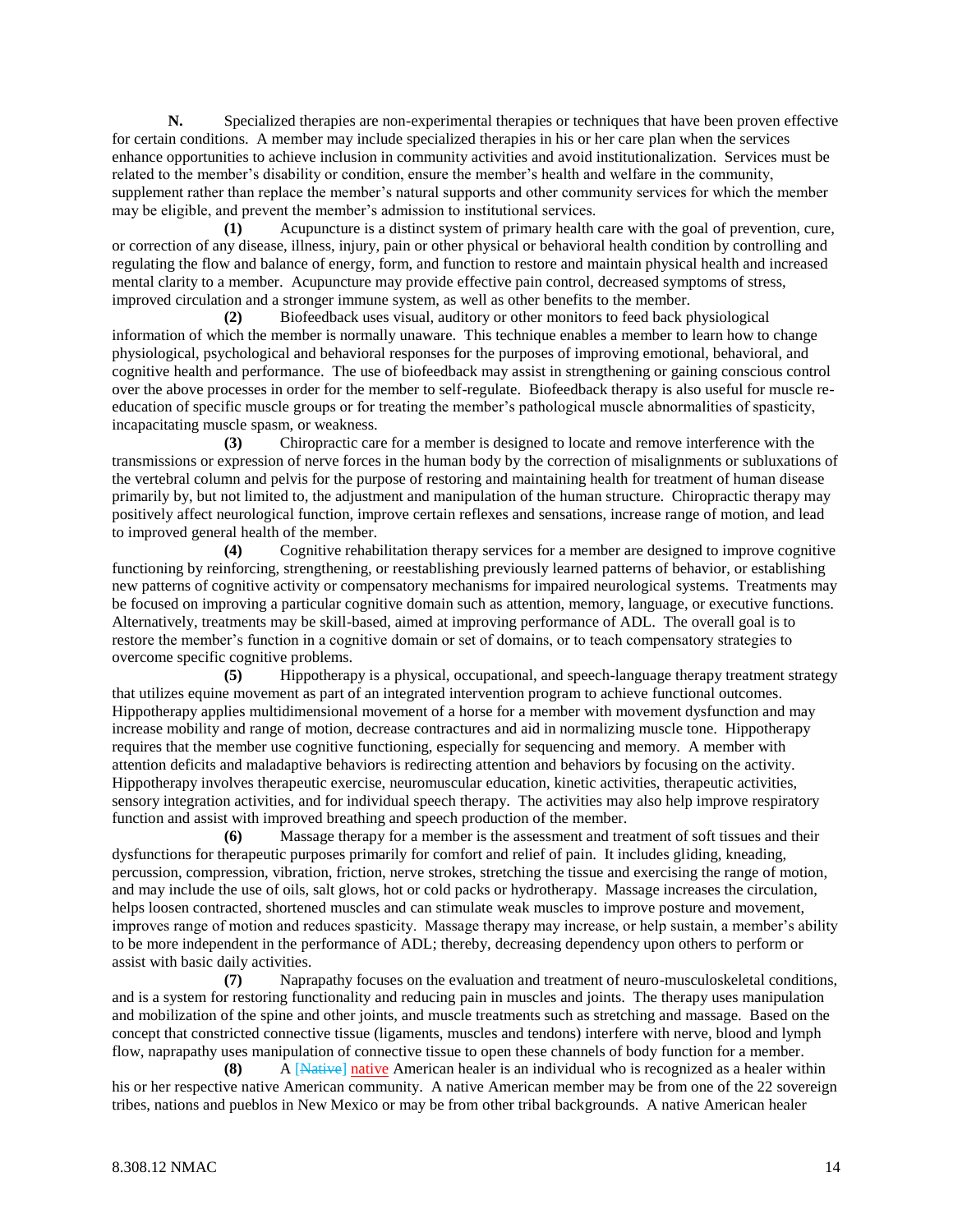delivers a wide variety of culturally-appropriate therapies that support the member by addressing the member's physical, emotional and spiritual health. Treatments delivered by a native American healer may include prayer, dance, ceremony and song, plant medicines and foods; participation in sweat lodges, and the use of meaningful symbols of healing, such as the medicine wheel or other sacred objects. A native American healer provides opportunities for the member to remain connected with his or her tribal community. The communal and spiritual support provided by this type of healing can reduce pain and stress and improve quality of life. It is also important to note that some tribes, nations and pueblos prefer to keep these healing therapies and practices safeguarded due to the significance of their religious ties.

**(9)** Specialized therapies for members entering the SDCB on or after January 1, 2019 are limited to a maximum of \$2,000 annually per care plan year.

**O.** Start-up goods are used when a member is transitioning from the ABCB model to the SDCB model. Start-up goods enable a member to begin to self-direct his/her services. Start-up goods include, but are not limited to, computers, printers and fax machines. Start-up goods are provided one-time during the member's first full or prorated care plan year and are limited to \$2,000.

[8.308.12.18 NMAC - Rp, 8.308.12.18 NMAC, 3/1/2017; A, xx/xx/xxxx]

**8.308.12.19 SDCB NON-COVERED SERVICES AND SERVICE LIMITATIONS:** MAD and the member's MCO do not cover certain procedures, services, or miscellaneous items. Services and goods that are not covered by the SDCB approach include, but are not limited to the following:

**A.** services covered by third-parties; MAD or the MCO is the payer of last resort; the MCO may verify that a good or service is not covered by another payor source by requesting a denial letter;

**B.** any service or good, the provision of which would violate federal or state statutes, rules or guidance; this includes services that are considered primarily recreational or diversional [which are not deemed eligible SDCB services by CMS;] in nature as defined in Paragraph (3) of Subsection K of Section 8.301.12.18 NMAC, including but not limited to, tickets for movies, theatrical and musical performances, sporting events, zoos, and museums;

**C.** formal academic degrees or certification-seeking education, educational services covered by IDEA or vocational training provided by the public education department (PED), division of vocational rehabilitation (DVR);

**D.** room and board, meaning shelter expenses, including property-related costs, such as rental or purchase of real estate and furnishing(s), home and property maintenance, utilities and utility deposits, and related administrative expenses; utilities include gas, electricity, propane, fire wood, wood pellets, water, sewer, and waste management;

**E.** experimental or investigational services, procedures or goods, as defined in 8.325.6 NMAC;

**F.** any goods or services that a household that does not include a person with a disability would be expected to pay for as a routine household expense;

**G.** personal goods or items not related to the SDCB member's condition or disability;

**H.** purchase of animals and the costs of maintaining animals, including the purchase of food, veterinary visits, grooming and boarding but with the exception of training and certification for service dogs;

**I.** gas cards and gift cards; items that are purchased with SDCB program funds may not be returned for store credit, cash or gift cards;

**J.** purchase of insurance, such as car, health, life, burial, renters, home-owners, service warrantees or other such policies. This includes purchase of cell phone insurance;

**K.** purchase of a vehicle, and long-term lease or rental of a vehicle;

**L.** purchase of recreational vehicles, such as motorcycles, campers, boats or other similar items;

**M.** firearms, ammunition or any other type of weapons;

**N.** gambling, games of chance (such as bingo or lottery), alcohol, tobacco, or similar items;

**O.** vacation expenses, including airline tickets, cruise ship or other means of transport, guided tours, meals, hotel, lodging or similar recreational expenses; this also includes mileage or driver time reimbursement for vacation travel by automobile;

**P.** purchase of usual and customary furniture and home furnishings, unless adapted to the SDCB member's disability or use, or of specialized benefit to the SDCB member's condition; requests for adapted or specialized furniture or furnishings must include a doctor's order from the member's health care provider and, when appropriate, a denial of payment from any other source;

**Q.** regularly scheduled upkeep, maintenance and repairs of a home and addition of fences, storage sheds or other outbuildings, except upkeep and maintenance of modifications or alterations to a home which are an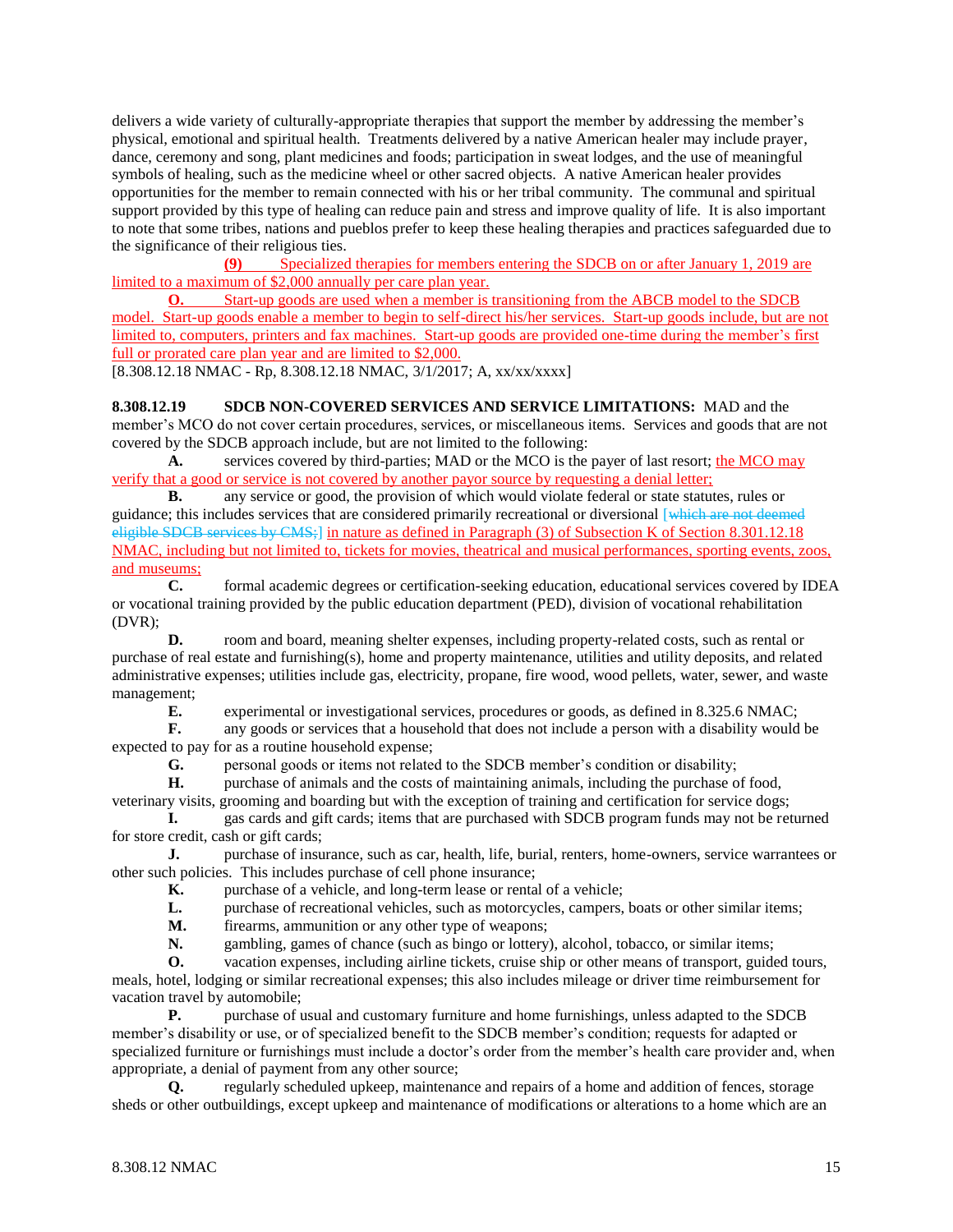accommodation directly related to the SDCB member's qualifying condition or disability;

**R.** regularly scheduled upkeep, maintenance and repairs of a vehicle, or tire purchase or replacement, except upkeep and maintenance of modifications or alterations to a vehicle or van, which is an accommodation directly related to the SDCB member's qualifying condition or disability; requests must include documentation that the adapted vehicle is the SDCB member's primary means of transportation;

**S.** clothing and accessories, except [specialized] adaptive clothing or accessories based on the SDCB member's disability or condition;

**T.** training expenses for paid employees;

U. conference or class fees may be covered for SDCB members or unpaid caregivers, but costs associated with such conferences or classes cannot be covered, including airfare, lodging or meals;

**V.** for member electronics such as cell phones, computers, printers and fax machines, or other electronic equipment, no more than one of each type of item may be purchased at one time, and member electronics may not be replaced more frequently than once every three years; laptops or any electronic tablets are considered computers;

**W.** home schooling materials or related supplemental materials and activities;

**X.** cell phone services that include more than one cell phone or cell phone line per SDCB member; cell phone service, including data, is limited to the cost of one hundred dollars per month; and

**Y.** moving expenses are limited to, the cost of moving truck rental, gas/mileage, labor, moving equipment, supplies, boxes, tape and moving blankets.

[8.308.12.19 NMAC - Rp, 8.308.12.19 NMAC, 3/1/2017; A, xx/xx/xxxx]

**8.308.12.20 TRANSITION TO THE SELF-DIRECTED COMMUNITY BENEFIT:** A member who meets a NF LOC and who qualifies for MCO CB must first access services through his or her MCO's ABCB approach. After 120 calendar days, the member may continue his or her CB services provided through the MCO's ABCB or may select the MCO's SDCB approach. The member's MCO shall obtain a signed statement from the member regarding his or her decision to participate in the SDCB approach. The signed statement will include member attestation that he or she understands the responsibilities of self-directing his or her CB services, including the management of his or her care plan. For a member transitioning from a NF: and the member continues to meet NF LOC; the member selects his or her MCO's SDCB approach; the member must access CB services through the MCO's ABCB approach for the first 120 calendar days of eligibility; and after 120 calendar days, the member may transition to the MCO's SDCB.

**A.** Self-assessment: The member's care coordinator shall provide him or her with the MAD selfassessment instrument. The self-assessment instrument shall be completed by the member with assistance from the member's care coordinator upon request. The care coordinator shall file the completed self-assessment in the member's file.

**B.** Employer of record (EOR): A member who is an unemancipated minor or has an authorized representative over financial matters in place cannot serve as his or her own EOR. When the member's care coordinator, based on the results of the member's self-assessment, determines the member requires assistance to direct his or her SDCB services, the member must designate in writing an EOR to assume the functions on behalf of the member. A member that serves as his or her EOR has the option to do so or may, on his or her own, designate a person to serve as his or her EOR in writing. A designated EOR may not also be an employee of the member. The member's file must have documentation of either the member acting as his or her EOR or of the designated EOR. The member's MCO will make the final determination on whether the member may be his or her own EOR.

**C.** Supports for self-direction: A member or his or her authorized representative may designate a person to provide support to the member's self-directed functions. The member or his or her authorized representative may act as his or her EOR. A member's authorized representative may function as the member's spokesperson. The member's care coordinator shall include a copy of any EOR or spokesperson forms in the member's file and provide copies to the member, the member's authorized representative, spokesperson and the FMA.

**(1)** Care coordination for self-direction: The MCO shall ensure that the member or the member's authorized representative fully participates in developing and administering SDCB services and that sufficient supports, such as care coordinators and support brokers, are made available to assist the member or the member's authorized representative who requests or requires assistance. In this capacity, the care coordinator shall fulfill, in addition to contractual requirement, the following tasks:

**(a)** understand member and EOR roles and responsibilities;

**(b)** identify resources outside the member's MCO SDCB, including natural and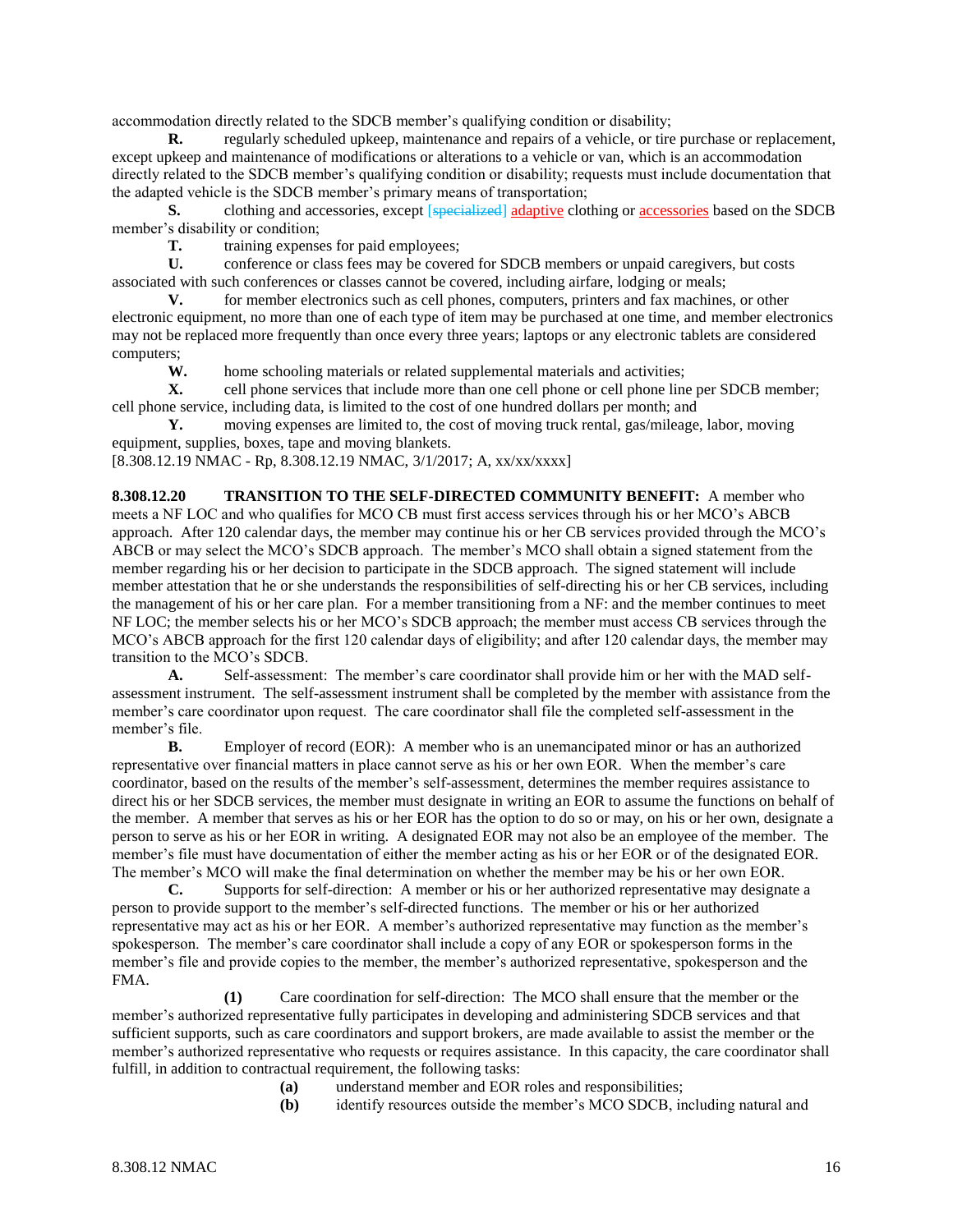|                                                         |                                    | informal supports, that may assist in meeting the member's long term care needs;                                                                    |
|---------------------------------------------------------|------------------------------------|-----------------------------------------------------------------------------------------------------------------------------------------------------|
|                                                         | $\left( \mathbf{c} \right)$        | understand the array of SDCB services;                                                                                                              |
|                                                         | (d)                                | assign the annual SDCB budget based on the member's CNA to address the                                                                              |
| needs of the member;                                    |                                    |                                                                                                                                                     |
|                                                         | (e)                                | monitor utilization of SDCB services on a regular basis;                                                                                            |
|                                                         | (f)                                | conduct employer-related activities such as assisting a member in identifying a                                                                     |
| designated EOR as appropriate;                          |                                    |                                                                                                                                                     |
| care plan;                                              | (g)                                | identify and resolve issues related to the implementation of the member's SDCB                                                                      |
|                                                         | (h)                                | assist the member with quality assurance activities to ensure implementation of                                                                     |
|                                                         |                                    | the member's SDCB care plan and utilization of his or her authorized budget;                                                                        |
|                                                         | (i)                                | recognize and report critical incidents, including abuse, neglect, exploitation,                                                                    |
|                                                         |                                    | emergency services, law enforcement involvement, and environmental hazards;                                                                         |
|                                                         | (j)                                | monitor quality of services provided by the member's support broker; and                                                                            |
|                                                         | $\left( \mathbf{k}\right)$         | work with the member to provide the necessary assistance for successful SDCB                                                                        |
| implementation.                                         |                                    |                                                                                                                                                     |
| (2)                                                     |                                    | A support broker is a qualified vendor for a SDCB member who is either employed by or                                                               |
|                                                         |                                    | contracted by the member's MCO. At a minimum, the support broker shall perform the following functions:                                             |
|                                                         | (a)                                | educate the member on how to use self-directed supports and services and                                                                            |
| provide information on program changes or updates;      |                                    |                                                                                                                                                     |
|                                                         | (b)<br>$\left( \mathbf{c} \right)$ | review, monitor and document progress of the member's SDCB care plan;<br>assist in managing budget expenditures, complete and submit SDCB care plan |
| and revisions;                                          |                                    |                                                                                                                                                     |
|                                                         | (d)                                | assist with employer functions such as recruiting, hiring and supervising SDCB                                                                      |
| providers;                                              |                                    |                                                                                                                                                     |
|                                                         | (e)                                | assist with developing and approving job descriptions for SDCB direct supports;                                                                     |
|                                                         | (f)                                | assist with completing forms related to the member's employees;                                                                                     |
|                                                         | (g)                                | assist with approving timesheets, purchase orders or invoices for goods, obtain                                                                     |
|                                                         |                                    | quotes for services and goods, as well as identify and negotiate with vendors;                                                                      |
|                                                         | (h)                                | assist with problem solving of an employee or vendor payment issue with the                                                                         |
| FMA and other appropriate parties;                      |                                    |                                                                                                                                                     |
|                                                         | (i)                                | facilitate resolution of any disputes regarding payment to a provider for services                                                                  |
| rendered;                                               |                                    |                                                                                                                                                     |
|                                                         | (j)                                | develop the care plan for SDCB based on the member's budget amount as                                                                               |
| determined by the CNA; and                              | $\mathbf{(k)}$                     | assist in completing all documentation required by the FMA.                                                                                         |
| (3)                                                     |                                    | The FMA acts as the intermediary between the member and the member's MCO's                                                                          |
|                                                         |                                    | payment system and assists the member or the member's EOR with employer-related responsibilities. The FMA                                           |
|                                                         |                                    | pays employees and vendors based upon the member's approved SDCB care plan and budget. The FMA assures                                              |
|                                                         |                                    | member and program compliance with state and federal employment requirements, monitors, and makes available to                                      |
|                                                         |                                    | the member and MAD reports related to utilization of services and budget expenditures. Based on the member's                                        |
| approved individual care plan and budget, the FMA must: |                                    |                                                                                                                                                     |
|                                                         | <b>(a)</b>                         | verify that the member is eligible for SDCB services prior to making payment                                                                        |
| for services;                                           |                                    |                                                                                                                                                     |
|                                                         | (b)                                | receive and verify that all required employee and vendor documentation and                                                                          |
|                                                         |                                    | qualifications are in compliance with applicable NMAC rules and the MAD MCO policy manual;                                                          |
|                                                         | (c)                                | establish an accounting for each member's budget;                                                                                                   |
|                                                         | (d)                                | process and pay invoices for goods, services, and supports approved in the                                                                          |
|                                                         | (e)                                | member's SDCB care plan and supported by required documentation; and<br>process all payroll functions on behalf of the member and EOR including:    |
|                                                         |                                    | collects and processes timesheets of employees in accordance with the<br>(i)                                                                        |
| MAD approved payment schedule;                          |                                    |                                                                                                                                                     |
|                                                         |                                    | (ii)<br>processes payroll, withholding, filing, and payment of applicable                                                                           |
|                                                         |                                    | federal, state and local employment-related taxes and insurance;                                                                                    |
|                                                         |                                    | tracks and reports disbursements and balances of the member's budget<br>(iii)                                                                       |
|                                                         |                                    | and provides a monthly report of expenditures and budget status to the member and his or her support broker, and                                    |
|                                                         |                                    |                                                                                                                                                     |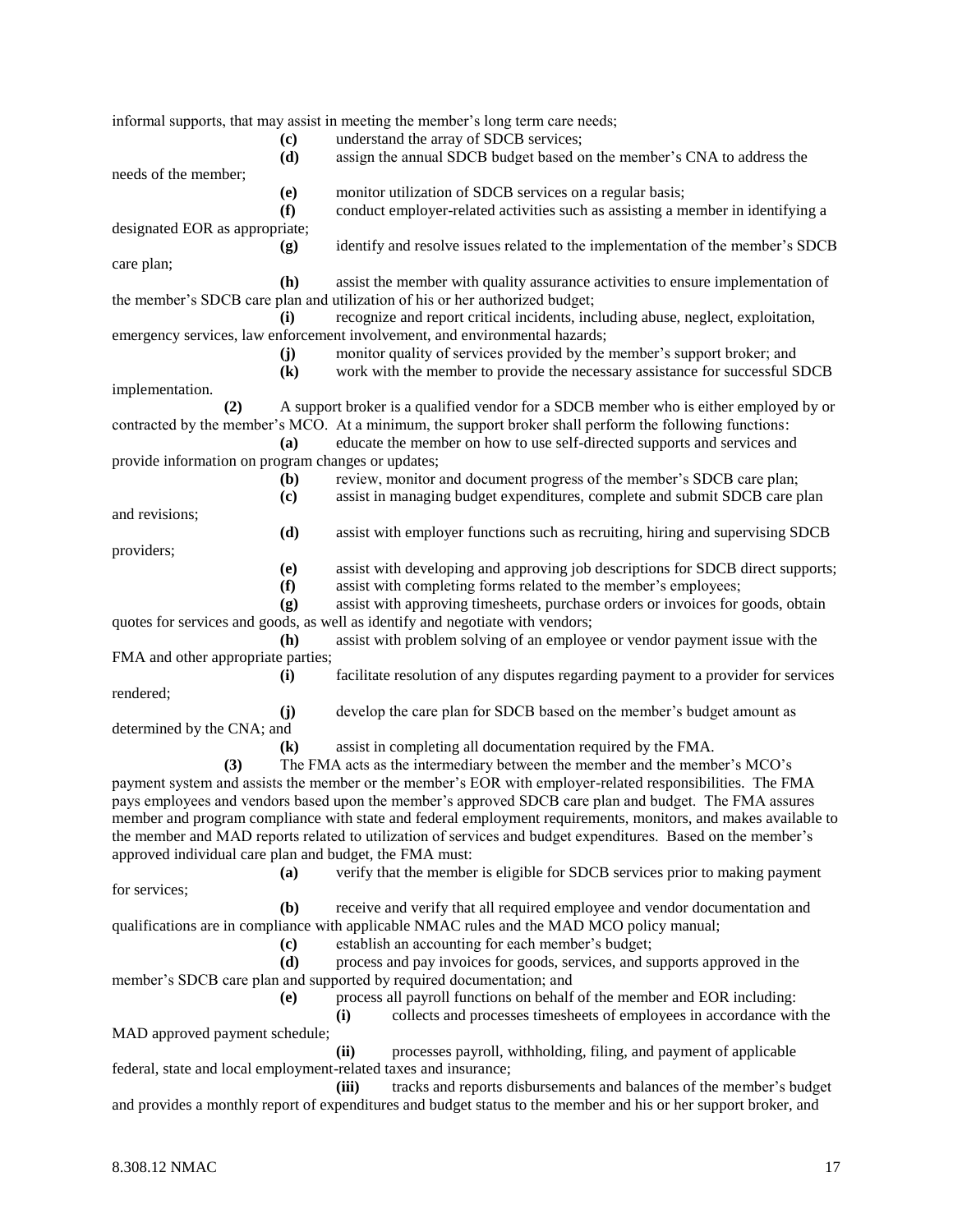quarterly and annual documentation of expenditures to MAD;

**(iv)** receives and verifies a provider's agreement, including collecting

required provider qualifications;

**(v)** monitors hours billed for services provided and the total amounts billed for all goods and services during the month;

**(vi)** answers inquiries from the SDCB member and solves problems related to the FMA's responsibilities; and

**(vii)** reports any concerns related to the health and safety of the member or when the member is not following his or her approved SDCB care plan to the MCO and MAD as appropriate. **D.** Budget: The member's MCO will determine the maximum annual budget allotment based on the

member's CNA. The member may request a revision to the SDCB care plan and budget when a change in circumstances warrants such revisions, such as a change in health condition or loss of natural supports. All changes are subject to assessment and approval by the MCO.

**E.** SDCB care plan: The support broker and the member shall work together to develop an annual SDCB care plan for the SDCB services the member is identified to need as a result of his or her CNA. The SDCB care plan will not exceed the MCO determined budget. The support broker and member shall refer to the rates specified by HSD in selecting payment rates for qualified providers and vendors. The care plan for SDCB services shall be based upon the member's assessed needs and approved by the member's MCO. The support broker shall closely monitor the utilization of SDCB care plan services to ensure that the member does not exceed the approved annual budget.

**(1)** SDCB care plan review criteria: Services and goods identified in the member's requested SDCB care plan may be considered for approval by the MCO if all of the following requirements are met: **(a)** the services or goods must be responsive to the member's qualifying condition

or disability;

habilitative needs;

**(b)** the services or goods must address the member's clinical, functional, medical or

**(c)** the services or goods must facilitate the member's ADL per his or her CNA;

**(d)** the services or goods must promote the member's personal health and safety;

**(e)** the services or goods must afford the member an accommodation for greater

independence;

**(f)** the services or goods must support the member to remain in the community and reduce his or her risk for institutionalization;

**(g)** the need for the services or goods must be approved and documented in the CNA and advance the desired outcomes in the member's SDCB care plan;

**(h)** the services or goods are not available through another source;

**(i)** the service or good is not prohibited by federal regulations, applicable NMAC rules, supplements, the MAD MCO policy manual, service standards, and instructions;

**(j)** the proposed rate for each service is within the MAD approved rate range for that chosen service;

**(k)** the proposed cost for each good is reasonable, appropriate and reflects the lowest available cost for that chosen good; and

**(l)** the estimated cost of the service or good is specifically documented in the member's SDCB care plan.

**(2)** SDCB care plan revisions: The SDCB care plan may be revised based upon a change in the member's needs or circumstances, such as a change in the member's health status or condition or a change in the member's support system, such as the death or disabling condition of an individual who was providing services. The member or the EOR is responsible for assuring that all expenditures are in compliance with the most current determination of need. SDCB care plan revisions involve requests to add new goods or services to a care plan or to reallocate funds from any line item to another approved line item. SDCB care plan revisions must be submitted to the member's MCO for review and determination. Other than for critical health and safety reasons, SDCB care plan revisions may not be submitted to the MCO for review within the last 60 calendar days of the care plan year. Prior to submitting a SDCB care plan revision request, the member is responsible for communicating any utilization of services that are not in compliance with the care plan to the support broker. At the MCO's discretion, a revision to the SDCB care plan may require another CNA. If the SDCB care plan revision includes a request for additional services, another CNA must be performed by the MCO to determine whether the change in circumstance or need warrants additional funding for additional services prior to SDCB care plan revision approval.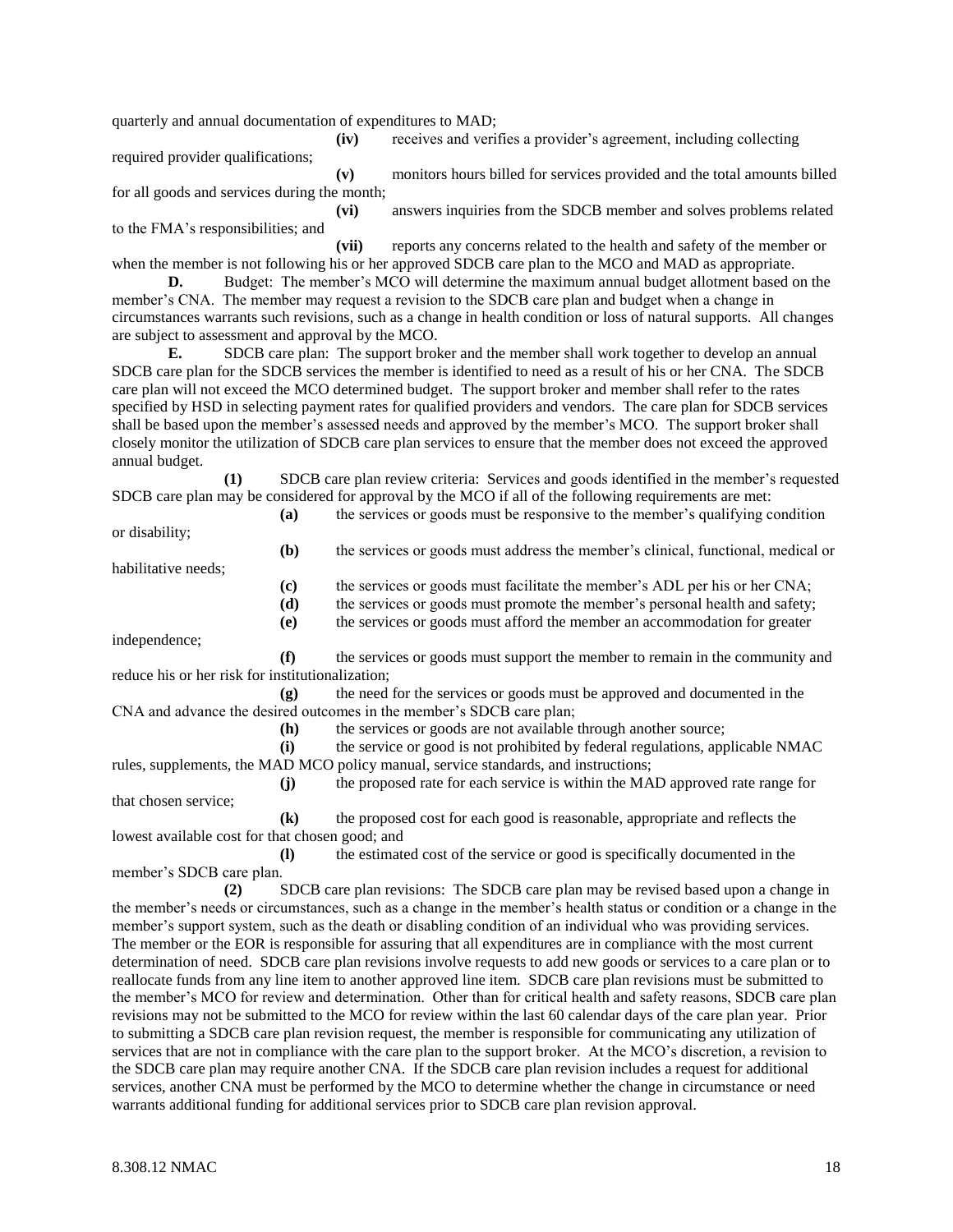**F.** SDCB back-up plan: The support broker shall assist the member and his or her EOR in developing a back-up plan for the member's SDCB services that identifies how the member and EOR will address situations when a scheduled provider is not available or fails to show up as scheduled. The member's support broker shall assess the adequacy of the member's back-up plan at least on an annual basis and when changes in the type, amount, duration, scope of the SDCB or the schedule of needed services, or a change of providers (when such providers also serve as back-up to other members) or change in availability of paid or unpaid back-up providers to deliver needed care.

**G.** Member and EOR training: The member's MCO shall require the member electing to enroll in the SDCB approach and his or her EOR to receive relevant training. The support broker shall be responsible for arranging for initial and ongoing training of the member and his or her EOR.

**(1)** At a minimum, self-direction training for member and his or her EOR shall address the following issues:

- **(a)** understanding the role of the member and EOR with SDCB;
- **(b)** understanding the role of the care coordinator, support broker, the MCO, and the

FMA;

- **(c)** selecting providers and vendors;
- **(d)** critical incident reporting;
- **(e)** member abuse and neglect prevention and reporting;
- **(f)** being an employer, evaluating provider performance and managing providers;
- **(g)** fraud and abuse prevention and reporting;

**(h)** performing administrative tasks, such as, reviewing and approving electronically captured visit information and timesheets and invoices; and

**(i)** scheduling providers and back-up planning.

**(2)** The member's MCO shall arrange for ongoing training for the member and his or her EOR upon request or if a support broker, through monitoring, determines that additional training is warranted.

**H.** Claims submission and payment: The [member or] EOR shall review and approve timesheets of the member's providers and invoices from the member's vendors to determine accuracy and appropriateness. No SDCB provider shall exceed 40 hours paid work in one work week per EOR. Timesheets must be submitted and processed on a two-week pay schedule according to the FMA's prescribed payroll payment schedule. The FMA shall be responsible for processing the member's timesheets and invoices for approved SDCB services and goods. [8.308.12.20 NMAC - Rp, 8.308.12.20 NMAC, 3/1/2017; A, xx/xx/xxxx]

**8.308.12.21 TERMINATION FROM ABCB PCS/CDIRECTED OR SDCB:** The MCO may involuntarily terminate a member from the PCS/CDirected or the SDCB approach under any of the following circumstances. **A.** The member, the member's authorized representative or his or her EOR refuses to follow NMAC

rules, the MAD MCO policy manual, or his or her MCO policies after receiving focused technical assistance on multiple occasions and support from his or her care coordinator, PCS agency or FMA, which is supported by documentation of the efforts to assist the member. For purposes of this rule, focused technical assistance is defined as a minimum of three separate occasions where the member, authorized representative or his or her EOR have received training, education or technical assistance, or a combination of both, from the MCO, the FMA, the PCS agency or MAD.

**B.** There is an immediate risk to the member's health or safety by continued consumer direction or self-direction of services, i.e., the member is in imminent risk of death or serious bodily injury. Examples include but are not limited to the following:

**(1)** the member refuses to include and maintain services in his or her PCS/CDirected or SDCB care plan that would address health and safety issues identified in the member's CNA or challenges the assessment after repeated and focused technical assistance and support from program staff, the care coordinator, PCS agency or the FMA;

**(2)** the member is experiencing significant health or safety needs and, refuses to incorporate the care coordinator's recommendations into his or her IPoC or care plan, or exhibits behaviors that endanger him or her or others;

**(3)** the member misuses his or her SDCB budget following repeated and focused technical assistance and support from the care coordinator and the FMA, which is supported by documentation; **(4)** the member expends his or her entire SDCB budget prior to the end of the care plan year;

- or
- **(5)** the member or authorized representative intentionally misuses the member's